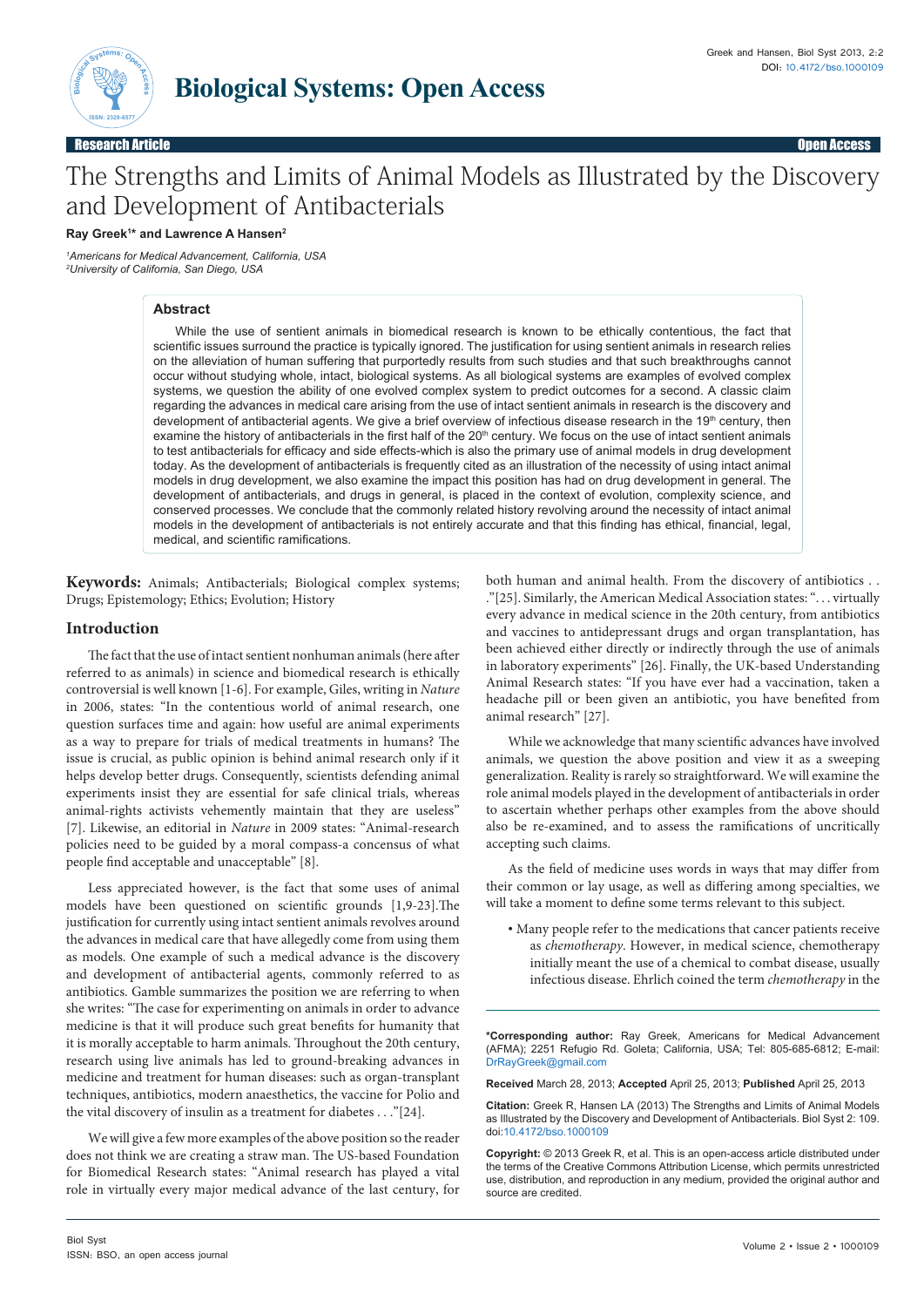19th century [28]. Today, the word essentially always refers to drugs used as cancer treatments.

- Antimicrobial drugs are chemicals that kill microbes that are dangerous to the organism that produces the antimicrobial. Antimicrobials theoretically have minimal toxic effects to the organism since they are primarily toxic to the invading microbe.
- *Antibiotic* is usually used to mean chemicals that kill bacteria. Actually the word, coined by Waksman [29], means a chemical produced by a microbe that is used to kill or inhibit another microbe. Thus, sulfonamides would not be included in this category because they are synthesized.
- *Antibacterial* is used to refer to chemicals that kill or inhibit bacteria.
- *Antibiosis* is a term used in the 19<sup>th</sup> century meaning "against life," and referred to the properties of early antibacterials [30, 31].
- A *medium* is a solution used to grow bacteria or viruses. The medium can be liquid or solid and different media can be manufactured to grow only certain microorganisms. *Minimal* medium contains the only minimal requirements for a species to grow.

# **Materials and Methods**

We surveyed the scientific and medical literature concerning topics relevant to animal models and the development of antibacterials and drugs in general. These topics included:

- Animal models
- Philosophy of science and epistemology
- **Evolution**
- Drug development
- Biological complex systems
- History of antibacterials and infectious diseases

We sought to place the recorded history of drug development into the background of evolved complex systems. This would allow us to determine the advantages and limits to using intact animals as models for humans in general, as well as the role played by animal models in the development of antibacterials.

# **Results**

# **Animal models as evolved complex systems**

Animals are used in numerous ways in science and research (Table 1). It will be our contention in this article that while animals can be successfully employed in categories 3-9 in table 1, they are

not of predictive value for human response to drugs and disease. The reason for this is that animals and humans are examples of biological complex systems. Specifically, they are evolved complex systems, and one evolved complex system cannot be of predictive value for a second evolved complex system when the analysis involves higher levels of organization. These higher levels of organization are where responses to drugs and disease occur. We begin our analysis with an overview of complexity science.

Page 2 of 15

Systems can be variously described. There are open systems and closed systems, physical and abstract systems, subsystems and super systems, natural or manmade systems, among others. Systems can also be described as simple, complicated, complex, or chaotic. We will focus on complex systems but will describe simple systems for the purposes of contrast. A simple system has few components and can usually be understood intuitively. Merely by looking at the system, one can usually understand the components and how they interact. A bicycle would be an example. Simple systems are nothing more than the sum of their parts, are not influenced by their environment and react to perturbations in a linear fashion. A Swiss watch, while *complicated*, is still a simple system.

Conversely, a complex system interacts with its environment-is dynamic-and adapts to its environment. In the case of living systems, the complex system may adapt by evolving. The complex system is a system of systems. Some of these systems may be simple but others are complex and even chaotic. The number of components in a complex system is usually very large and the components exist across a scale of size. The components can be grouped into modules and there is a hierarchy of organization. The state of a complex system is very dependent on initial conditions and the system contains feedback loops. Importantly, complex systems have emergent properties, which cannot be derived even with total knowledge of the components. Thus, reductionism can be used to study complex systems, but there are aspects of the system that cannot be discovered by use of reductionism [32-57].

Moreover, complex systems respond to perturbations in a nonlinear fashion. Redundancy and robustness are also characteristics of a complex system. One reason a living system is robust-resists change-is because of a redundancy of genes and gene products. For example the same protein may be the product of the exons of one gene or a combination of the exons of two or more genes. The process of adding exons together to produce proteins is called alternative splicing. Lastly, complex systems are non simulable. This is obviously important in terms of modeling [32-57].

Jensen and Arcaute summarize complexity science thusly: "The science of complexity emphasises the interactions between components. It stresses that components, most often, are heterogeneous and evolve in time. Complexity is concerned with the emergent properties at systems level originating from the underlying multitude of microscopic

|                                                                                                                                                     | Animals are used as predictive models of humans for research into such diseases as cancer and AIDS.                                          |  |  |  |
|-----------------------------------------------------------------------------------------------------------------------------------------------------|----------------------------------------------------------------------------------------------------------------------------------------------|--|--|--|
|                                                                                                                                                     | Animals are used as predictive models of humans for testing drugs or other chemicals.                                                        |  |  |  |
|                                                                                                                                                     | Animals are used as "spare parts", such as when a person receives an aortic valve from a pig.                                                |  |  |  |
| Animals are used as bioreactors or factories, such as for the production of insulin or monoclonal antibodies, or to maintain the supply of a virus. |                                                                                                                                              |  |  |  |
| 4.                                                                                                                                                  | Animals and animal tissues are used to study basic physiological principles.                                                                 |  |  |  |
|                                                                                                                                                     | Animals are used in education to educate and train medical students and to teach basic principles of anatomy in high school biology classes. |  |  |  |
| Animals are used as a modality for ideas or as a heuristic device, which is a component of basic science research.                                  |                                                                                                                                              |  |  |  |
| 6.                                                                                                                                                  | Animals are used in research designed to benefit other animals of the same species or breed.                                                 |  |  |  |
|                                                                                                                                                     | Animals are used in research in order to gain knowledge for knowledge's sake.                                                                |  |  |  |
|                                                                                                                                                     |                                                                                                                                              |  |  |  |

**Table 1:** Nine categories of animal use in science and research [8].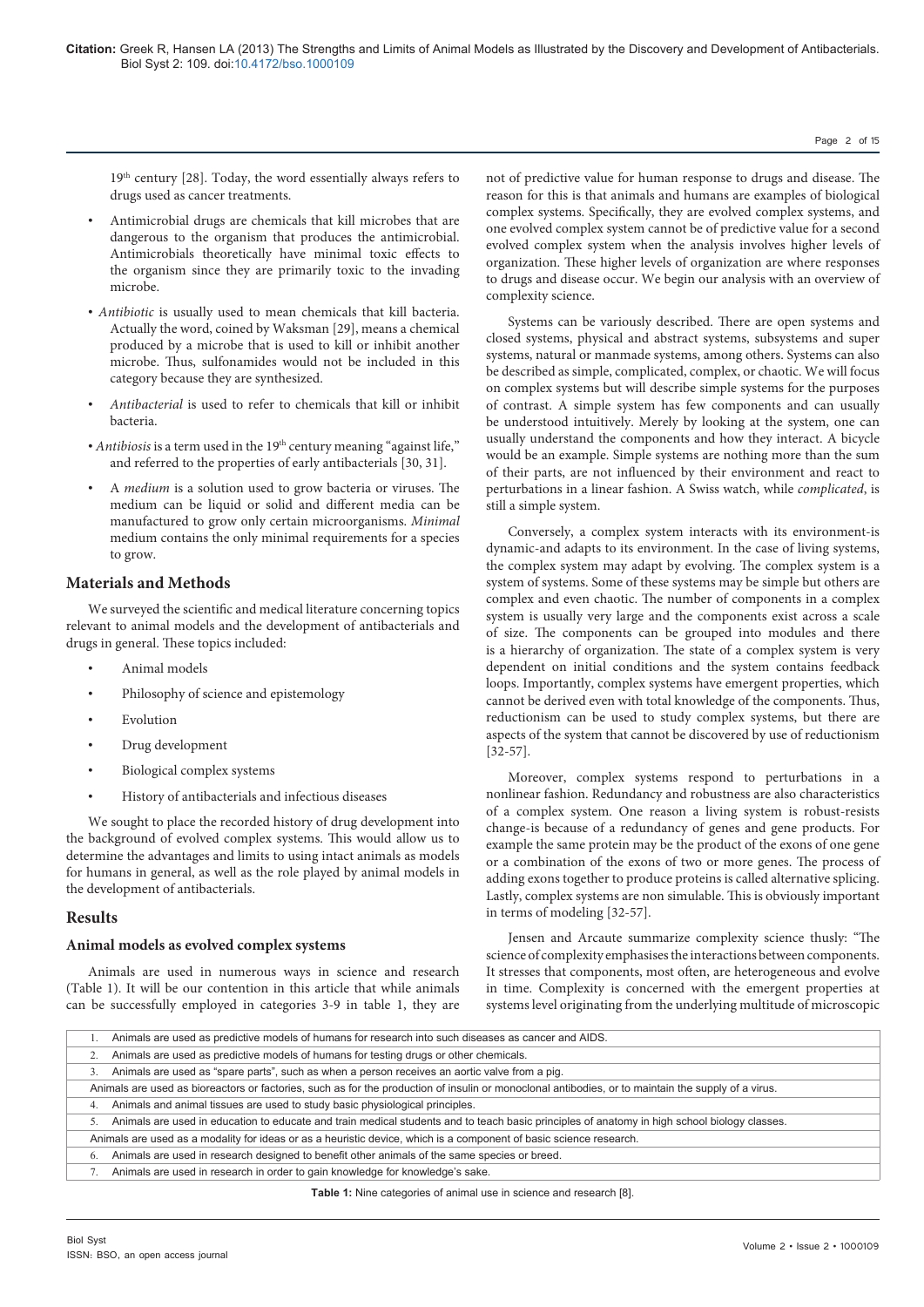interactions. . . . Complex Systems consist of a large number of interacting components. The interactions give rise to emergent hierarchical structures. The components of the system and properties at systems level typically change with time. A complex system is inherently open and its boundaries often a matter of convention" [58].

Barbosa-Morais, et al. [59] discovered that alternative splicing is important in species evolution. Hochachka and Somero summarize the problem Barbosa-Morais, et al. [59] addressed: "The problem, and in some sense the paradox, is that protein and gene sequences in the common chimpanzee and in humans are remarkably similar. In fact, human and chimpanzee proteins appear to be nearly 99% identical at the amino acid level, and it is widely assumed that the same percentage similarity prevails at the DNA level. Yet no one could mistake the two species as one" [60]. Barbosa-Morais, et al. [59] compared hundreds of thousands of genetic messages in organs from 10 different vertebrate species in order to gain greater appreciation for species differences. They discovered that evolution used alternative splicing and that had a dramatic effect on the structure and complexity of genetic messages. Just as complexity science predicted, small changes in initial conditions, like alternative splicing, can lead to major changes in outcomes to perturbations such as disease and drugs.

Likewise, changes in regulatory genes have also had a major impact on initial conditions. Hochachka and Somero state: "The differential expression and differential evolution of these kinds of genes [regulatory genes] supply raw material for evolutionary change and species specificity . . . the complexity of physiological systems in multicellular organisms requires ever more complex sensing, signal transduction, and communication, as body plans attain higher levels of complexity" [60]. They continue: "What these examples suggest is that only exceedingly minimal changes in genome sequences may be necessary to specify separate species, possibly with larger percentage changes in gene expression patterns. Of course, the longer any two such related lineages evolve separately from each other, the greater the genetic differences between them may become" [59]. Kirschner and Gerhart support this idea, stating: "Third, all organisms are a mixture of conserved and non conserved processes (said otherwise, of unchanging and changing processes) rather than a uniform collection of processes that change equally in the course of evolution. Novelty in the organism's physiology, anatomy, or behavior arises mostly by the use of conserved processes in new combinations, at different times, and in different places and amounts, rather than by the invention of new processes . . . Most evolutionary change in the metazoa since the Cambrian has come not from changes of the core processes themselves or from new processes, but from regulatory changes affecting the deployment of the core processes" [61].The notion that regulatory genes are responsible for major changes during evolution is now more or less universally accepted [62, 63].Gene expression also varies greatly intra- and inter-species, in humans [64-67] and in animals [68-71].

Convergent evolution, the acquisition of the same trait in species with different evolutionary ancestors, is another reason for species variation. The classic example of convergent evolution is the trait of flight in bats, birds, and insects. Even though the trait evolved through different mechanisms, the outcome-the ability to fly-is shared by all. Another example is the eye of cephalopods, for example the octopus, and the eye of vertebrates. This also demonstrates the same outcome, but by very different mechanisms. Other examples include: blonde hair evolved in Melanesians by a different mechanism than it did in Europeans [72];ion selectivity in neuronal signaling channels evolved at least twice in animals [73]; and Odeen and Hastad discovered

that birds evolved ultraviolet vision multiple times, all due to single nucleotide polymorphisms [74].

In addition to the above, species differences can arise due to mutations like copy number variants (CNVs) and single nucleotide polymorphisms (SNPs), a difference in the total number of genes, pleiotropy, transposable elements, different genes performing the same function and vice versa, an old gene can be used for a new function, and epigenetics. In the context of a complex system all of these changes are of major importance in terms of predicting human response to drugs and disease.

The above does not derail the use of animals in science, however. Animals can be successfully used in many ways per categories 3-9 in table 1. Animals have a long history of contributing to science in the form of heuristics: guides to discovery, stimulating interest as a means of furthering investigation. For example, by studying sea sponges scientists created a synthetic hybrid material composed of approximately 90% minerals. Despite its high mineral content, the material is very flexible. Imitating the spicules of the sponge was the key to the strength and flexibility of the new material. The new spicules are also able to transmit light and maintain this property even when they bend [75].

There are some outcomes from perturbations to complex systems that can be predicted by using one complex system to model and predict such outcomes for a second. The key to this, however, is that the perturbation must occur at a lower level of organization. For example, dropping a frog out of an airplane flying at 30,000 feet above ground level will result in massive trauma to the frog; it will do likewise to a human. Perturbations that involve conserved processes are also likely to result in similar outcomes but there are exceptions that limit this use [76]. So, while animals can be used effectively in research and science, there is a limit to using one evolved complex system to substitute for another even when studying conserved processes. Krakauer et al. [77] , state: "Scientific theories seek to provide simple explanations for significant empirical regularities based on fundamental physical and mechanistic constraints. Biological theories have rarely reached a level of generality and predictive power comparable to physical theories. This discrepancy is explained through a combination of frozen accidents, environmental heterogeneity, and widespread non-linearities observed in adaptive processes" [77]. Because evolution imposed changes on complex systems (illustrated in figure 1 (used by permission of RG)), we will show that animal models are not of predictive value for human response to drugs and disease. We now turn to the antibacterials.

# **19th century research on infectious diseases**

In order to fully appreciate the discovery and development of antibacterials, we need to start with a brief history of infectious disease research, focusing on the 19<sup>th</sup> century. The earliest antimicrobial was probably cinchona bark, which was used to treat malaria prior to the 17<sup>th</sup> century. By the end of the 18<sup>th</sup> century, Hooke had used a microscope to view what he would call cells. The cells were from a dead cork plant. Over the next several years, Hooke would describe many structures viewed with the microscope. During this time period, van Leeuwenhoek also described the bacteria and protozoa that he saw under the microscope.

The mid to late 1800s saw many advances concerning infectious diseases. By1869, Bechamphad synthesized a chemical compound, Atoxyl, which included arsenic. He realized arsenic was toxic and combined it with the dye aniline. His work was largely ignored. In 1870, Burdon-Sanderson noticed that culture medium that had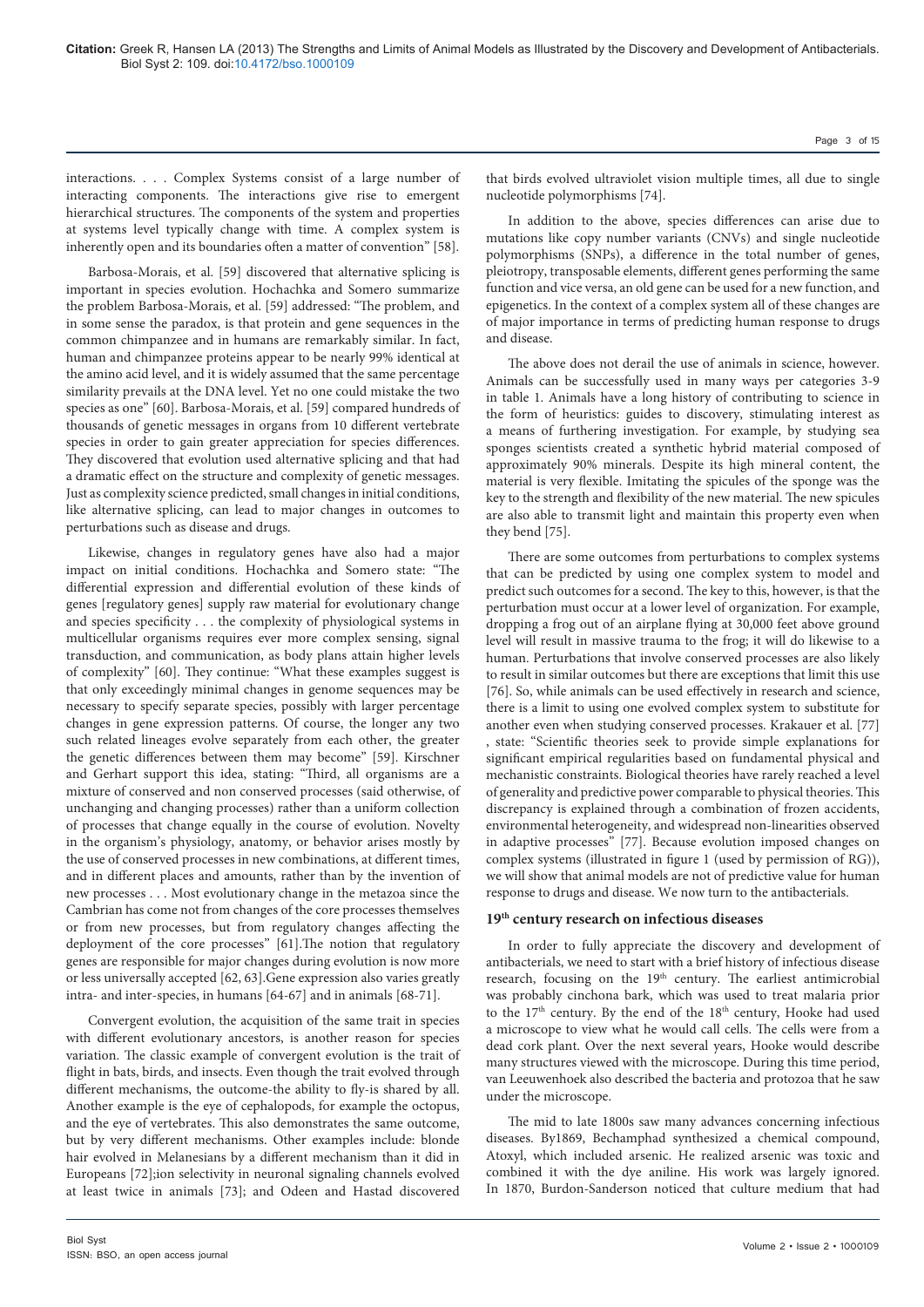**Citation:** Greek R, Hansen LA (2013) The Strengths and Limits of Animal Models as Illustrated by the Discovery and Development of Antibacterials. Biol Syst 2: 109. doi:10.4172/bso.1000109



changes caused by evolution will effect the CAS in a nonlinear fasion. The differences among species include all of the below. The thousands of defferences between two species result in a species that is differently complex from its ancestors and cousins.

been contaminated with *Penicillium* mold did not grow bacteria. Interestingly, he worked at St Mary's in London where Fleming would rediscover this same action from this mold [[78]as quoted in [79]].In 1872, Ferdinand Julius Cohn published a landmark paper on bacteria and the cycling of elements. He used a classification method that contained the name Bacillus. Brefeld also reported that he had grown fungus on gelatin [80]. In 1874,William Roberts used a liquid broth to grow *Penicillium glaucum* and observed that the medium resisted bacteria [81]. In 1875, John Tyndall noticed that some fungi inhibited the growth of some bacteria, and Schroeter grewbacterial colonies using slices of potato as the medium.

In 1877, Pasteur and Joubert noticed that, in animals that were co-infected with *Bacillus anthracis*, anthrax did not develop as well as it did in the other animals [82]. Pasteur observed that: "if we could intervene in the antagonism observed between some bacteria, it would offer perhaps the greatest hopes for therapeutics" [83]. *Pseudomonas aeruginosa* and *Streptococcus erysipelatis* were also found to inhibit the growth of certain bacteria [84]. Babès and Garrénoticed that the secretions of certain bacteria could kill other bacteria [85,86]. Emmerich discerned that a guinea pig he had infected with *Vibrio cholera* did not manifest cholera as expected. He learned that the guinea pig had previously been infected with *Streptococcus erysipelatis*. He went on to demonstrate that anthrax could be prevented by prior infection with *Bacillus anthracis* [87].Koch developed methods for staining bacteria, among other things.

Prior to the agar plate methods used today, bacteria were usually grown in animals or in nutrient-rich broths. The broths were meat extracts or serum from cows, although Koch originally tried egg and

starches [88]. These broths quickly became the standard for Koch's lab although there were problems with the method: growing an isolated and pure strain of bacteria was essentially impossible. Koch, like Schroeter, noticed that bacteria would grow in slices of potato when they were left out for periods of time and he took advantage of this when attempting to grow *Bacillus anthracis* [88]. The potato method did not work as well for other bacteria, however. Koch then tried solidifying the medium by using gelatin. This proved unsatisfactory as the medium would melt on warm days and certain bacteria released the enzyme gelatinase that would digest the medium leaving a dish of goo.

In 1881, scientist Walter Hesse and his wife, Angelina Fannie Eilshemius, who assisted him, joined Koch's lab. Fannie Eilshemius drew pictures of what Walter saw under the microscope. Walter asked her how she managed to keep the deserts she made from melting during the summer months and she replied that she used agar-agar, a product she had learned about as a child. Agar-agar, a polysaccharide derived from red seaweeds, has long been used for cooking in Asia. Walter discussed this with Koch, who added agar to his nutrient broths and found that the resulting solid culture medium remained solid and allowed growth of the microorganism [80,89,90]. Koch also replaced the usual flat glass plates that contained the broth with a doublesided dish suggested by his associate, Julius Richard Petri. The Petri dish, with agar-based nutrient solution, became the standard used in microbiology [80,89]. This technique allowed Koch to isolate specific bacteria of which the first was *Mycobacterium tuberculosis*. In 1905 he was awarded the Nobel Prize for his work on tuberculosis. Koch also developed methods for obtaining pure cultures of bacteria.

In 1884, building on work that discovered that certain dyes would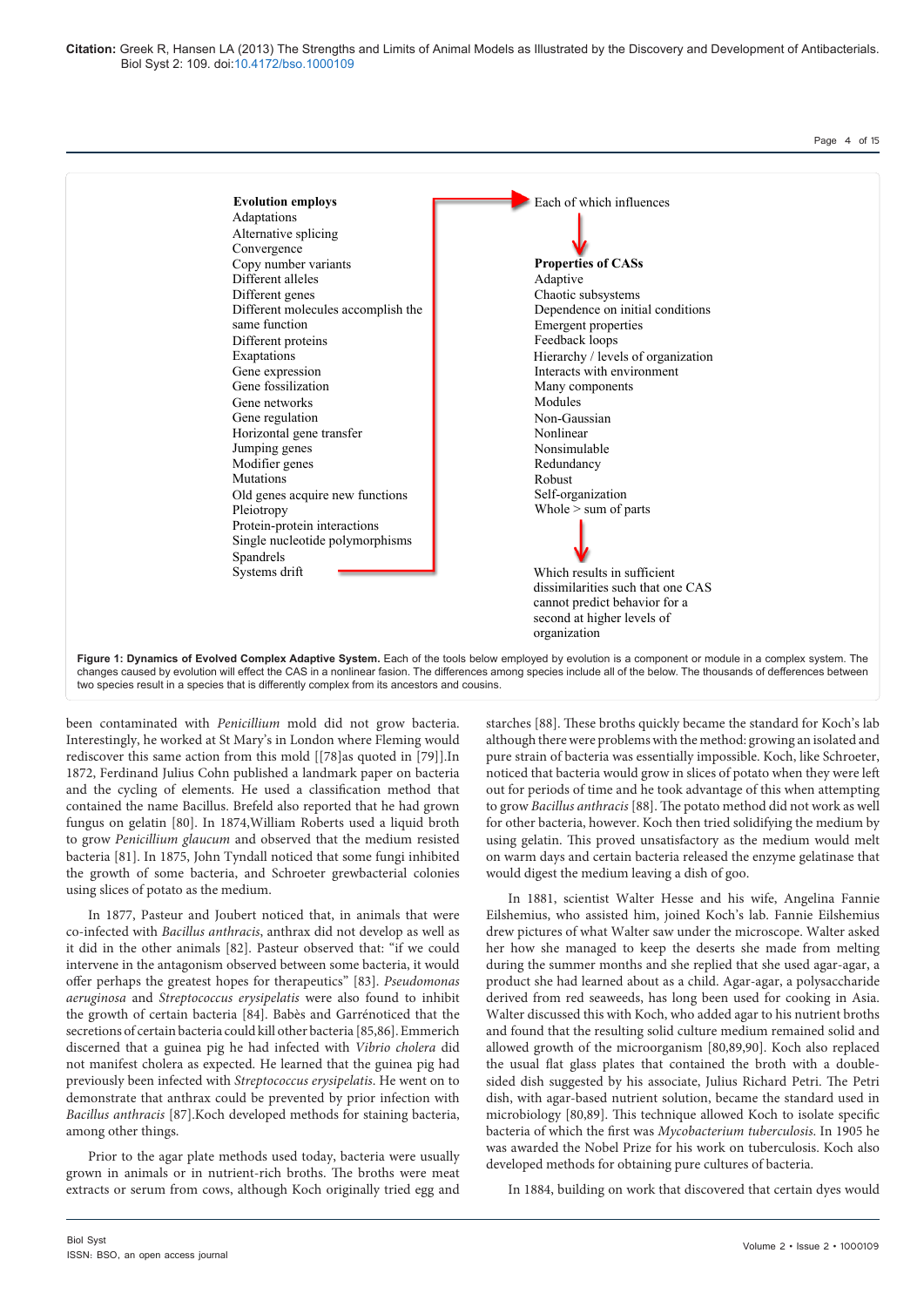bind to cells and bacteria, Gram developed a system for identifying bacteria-the Gram stain. Loeffler added peptone and salt to Koch's meat extract [91] as cited in [92]]. The peptone added amino-nitrogen and the salt raised the osmolarity of the medium. In 1885, Ehrlich described the inhibition of syphilis by arsenic [93].The German rabies vaccine was also developed in 1885. In 1888, Freudenreich observed that the growth of typhoid bacilli was inhibited when he attempted to grow it using broth in which bacteria had previously been grown [94].In 1889, Bouchard infected rabbits with *P.aeruginosa* resulting in protection against anthrax [95]. Beijerinck described what would become known as agar diffusion. He used it to study how different auxins effected the growth of various bacteria [96].

By the end of the 19<sup>th</sup> century, Petri dishes with agar, nutrient broth, and peptone were routinely being used. Selective isolation of bacteria was more common, using dyes and other chemicals as demonstrated by Ehrlich. (It would not be until the 1960s that antibacterials would be used in order to inhibit bacterial growth in Petri dishes, thus allowing isolation and growth of select bacteria [97-100].)In 1891, the diphtheria antitoxin was developed and in 1895, Tiberio noted that mold could inhibit the growth of bacteria. He demonstrated that *P. glaucum* inhibited staphylococci and other bacteria. He tested it on animals and reproduced the findings. Gosio noted similar properties of the mold in 1896 ([101]and [102] as cited in [79]). Martinus Beijerinck had discovered viruses and developed enrichment cultures [103,104].

Many of the above advancements were developed or discovered by using animals. Much was also done using *in vitro* methods. Serendipity and hard work also figured into the above breakthroughs. An interesting historical and scientific discussion could be undertaken regarding the breakthroughs cited above in terms of which were dependent upon using intact whole animals and or the products from animals. Could these breakthroughs have been accomplished without such uses? While such a discussion would no doubt be stimulating, such is not our interest here. First, there is little such a discussion could contribute to the ethical debate concerning the use of animals in science and biomedical research as society long ago accepted the use of important medical information obtained even in the most unethical of fashions. The use of information from Nazi concentration camps and other Nazi-conducted experiments of that era, as well as the data from Japanese Unit 731, are cases in point. Second, scientifically evaluating the role animals played in the above breakthroughs would require detailed technical knowledge from a variety of fields. Such are the things master's theses are made from. Regardless of how detailed such an examination would be, the fact would remain that the use of animals in research today is scientifically very different from that of the 1800s. Third, the subject of this article is the development and discovery of antibacterials as occurred in the 20<sup>th</sup> century. We now turn to that subject.

# **Salvarsan**

Salvarsan, meaning *saving arsenic*, also known as arsphenamine and dioxydiamido-arseno-benzol dihydrochloride, is an arsenicbased chemical and is considered the first chemotherapy. In the early 1900s, Schild and Wolferstan revived Béchamp's arsenic compound and used it to treat skin infections [105] and sleeping sickness from trypanosomiasis. Arsenic compounds were already being used to treat equine and bovine trypanosomiasis but toxicity was a known problem. Wolferstan tried the compounds on rodents, monkeys, and rabbits. This research eventually led to the discovery of salvarsan by Ehrlich and Hata.

Ehrlich and Hata discovered salvarsan in 1909. It was 6<sup>th</sup> chemical tested in the 6<sup>th</sup> group of 100chemicalsbeing tested. The total number of compounds having been tested was 606, so salvarsan is frequently referred to as 606. Ehrlich and Hata were seeking a "magic bullet" to kill microorganisms, and since the toxic effects of arsenic were well known, they built their efforts on the element. Mercury was already being used to treat syphilis, caused by the spirochete *Treponema pallidum*, but there were toxicity problems thus a new drug was needed. The Wasserman blood test, developed in 1906, allowed definitive diagnosis of syphilis and confirmation of cure. Salvarsan was tested on a rabbit infected with *Treponema pallidum* and shown to be effective and without side effects. Human trials quickly followed [106]. However, toxicities like seizures, renal failure, optic neuritis, and fevers did, in fact, develop in humans. There were also deaths. The side effects, combined with the problems with preparing salvarsan, resulted in it not being as successful as originally hoped [107, 108]. Eventually, other animals were tested or treated with salvarsan and toxicities observed in some species [108]. Neosalvarsan (neoarsphenamine), compound 914, developed and marketed in 1912, had fewer problems and replaced salvarsan. Nevertheless, when penicillin became available, the arsenic-based compounds were discarded because of the toxicity problems. Ehrlich was awarded the Nobel Prize in 1908 for his work on immunity. Interestingly, the mechanism of action of salvarsan is still unknown [109].

Salvarsan was shown to kill bacteria and other microbes in animals. This will be a theme throughout this article: animal models can be used to demonstrate antibacterial activity. The relevant fact, in terms of our complex systems analysis above, is that the organism being affected by the antibacterials is not the human but the bacterium. The side effects from the antibacterial, however, affect the human. With few exceptions, efficacy of antibacterials can currently be demonstrated *in vitro*. Thus, the reason antibacterials appear to be exceptions to the complex systems rule, is that the organism being affected is not the human but the bacterium. When the organism in question is the human, as is the case for side effects from antibacterials, then the animal model fails, as we will see.

One exception continues to be *T. pallidum*, which cannot be reliably grown in culture medium to this day. There have been various partial successes over time but none reliable enough to employ routinely. *T. pallidum* obtained from humans was apparently grown in culture by 1906 but the technique was not perfect and then, as now, there were problems with virulence [108,110]. In 1919, scientists described salvarsan as being studied *in vitro* for its ability to kill parasites, describing it as a "powerful trypanocide and a feeble bactericide," and noted that spirochetes and trypanosomes seem to react similarly to chemotherapies [111]. *In vitro* study of spirochetes was available in the era of salvarsan development and such studies did demonstrate that salvarsan was spirocheticidal [112-116].However, Ehrlich stated that salvarsan did not kill spirochetes *in vitro* [117].In light of other studies that claim salvarsan did kill spirochetes, we assume there were technical issues involved then, as there frequently are now among labs. With the sequencing of the *T. pallidum* genome [118], there is optimism for further research despite the inability to grow the microbe in culture.

Relevant to this discussion, some animals were more sensitive than others to toxicities; the rabbit originally tested apparently gave no indications of the toxicity problems. Thus, testing 606 on rabbits did not yield reliable information regarding side effects in humans. It appears that *in vitro* means of determining whether salvarsan was spirocheticidal were available around the time of development but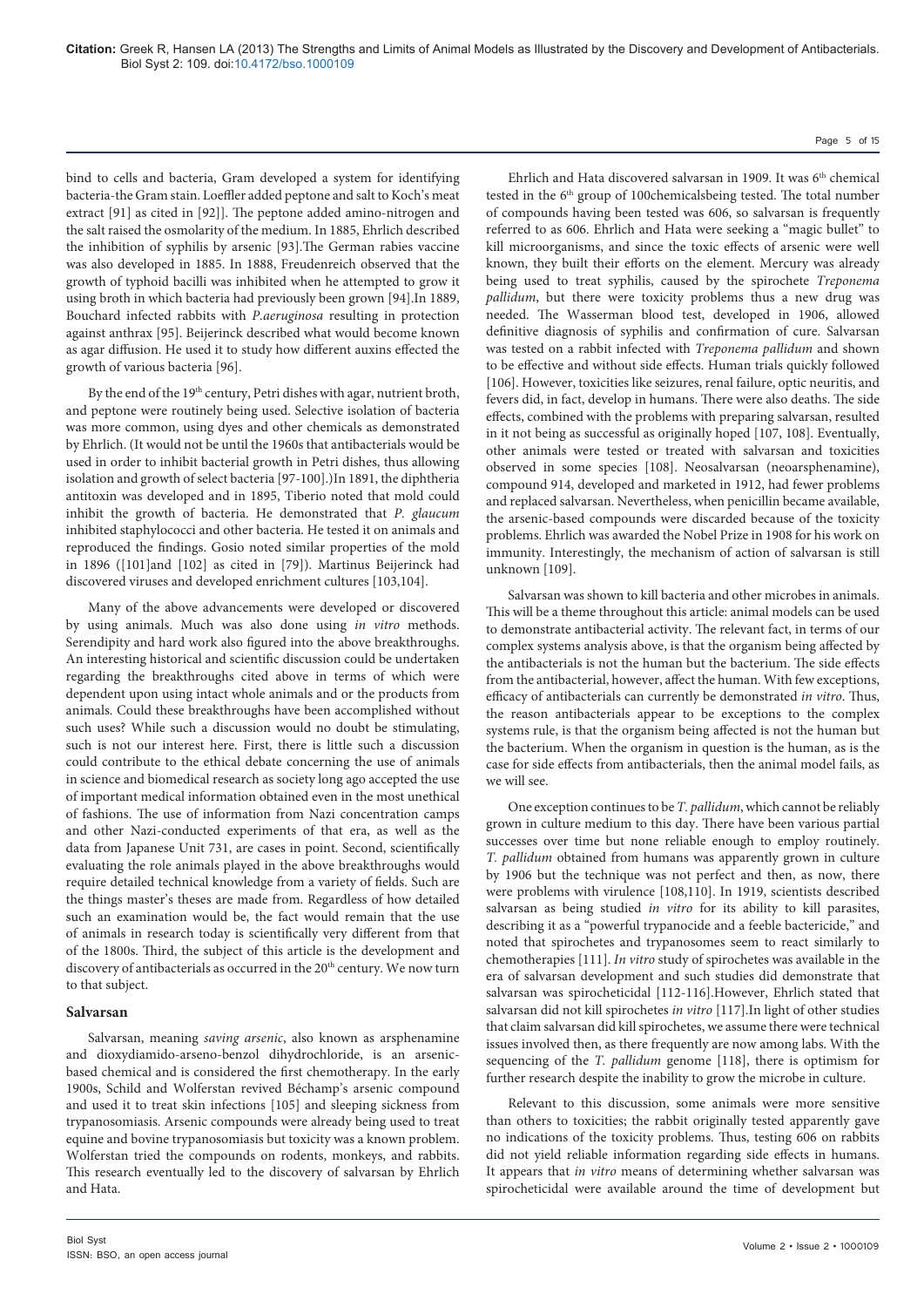rabbits appear to have been the primary growth medium used and tested. Based on the above, it is difficult to claim that animals were necessary for the development of salvarsan, although they certainly were extensively used.

# **Prontosil**

The history of sulfa drugs dates back to the dye industry where it was discovered that certain dyes bound to cells and or were able to stain bacteria. The azo dyes were known to have antiseptic properties ([119] and [120] as quoted in [79]). This was the basis for the research into ascertaining whether they could be developed into antibacterials. Sulfonamidochrysoidine, also called KI-730 and Prontosil, was synthesized in 1932,by Klarer and Mietzsch who were working for Bayer [121]. Domagk, employed by the chemical and dye company I.G. Farbenindustrie, tested the sulfa-based chemical for antibacterial properties in animals and humans [122] and found that it was effective against hemolytic streptococcus infections such as *Streptococcus pyogenes*. Prontosil and its derivatives werenot effective *in vitro*, due to the fact that the active ingredients was dependent upon metabolism, but were effective in animals such as mice. Moreover, it was effective against certain streptococcal strains, but not the ones that affected humans [123,124].The preclinical results from other countries were also confusing but animal studies were eventually performed that resulted in very impressive data. Finally, the drug was administered to humans, including some suffering from puerperal infection, and shown to be very effective [125].The active portion of the compound turned out to be sulfanilamide, which had been used in the dye industry for years, hence was not eligible for a patent. Later sulfa drugs were shown to be effective against streptococcus *in vitro*, as the active ingredient was being tested. This inspired the development of more sulfa-based drugs [126,127].Domagk was awarded the Nobel Prize in 1939 for his work on the sulfa drugs.

The side effects of the sulfa drugs are minimal in most cases and were not cause for concern. Very little is even written about side effects in the early days of the administration of the sulfa drugs. The antiseptic effects of the azo dyes from which the sulfa drugs were developed were known prior to their development as antibacterials. Some studies on animals were very impressive in demonstrating that the animals treated with the sulfa drugs were not killed by bacterial infections when all the other animals so infected were killed. This helped to convince scientists that the sulfa drugs were worth pursuing. In retrospect however, the efficacy of the sulfa drugs vis-à-vis the impressive results from administration to animals, was to be suspected based on the known properties of the azo dyes. The unknowns concerning the sulfa drugs were side effects and the pharmacokinetic properties, neither of which can be ascertained from animal studies.

#### **Penicillin**

The interlude between the sulfa drugs and penicillin saw the discovery ofmore antibacterials that were effective in animals but that could not be administered to humans for various reasons. Tyrothrycin, produced by *Bacillus breves,* was discovered in 1939 [128-130] in an attempt to find a chemical active against pyogeniccocci. It was shown to be effective in mice but proved too toxic for humans. Gramicidin, also discovered by Dubos [131-134],was similarly shown to protect mice against infections with type III pneumococci but was toxic in humans [134].Both drugs could be applied topically, however.

The biggest breakthrough in antibacterials was penicillin. Fleming actually rediscovered penicillin. Steffee states that: "Folklore of the mid-19th century encouraged the application of mold to a fresh wound

as protection against subsequent infection" [135]. As we discussed above, Burden-Sanderson and others had noted that Penicillium mold inhibited the growth of bacteria [81,135-137]. Fleming tested penicillin *in vitro* and *in vivo*. He mentions rabbits in his original paper. The *in vitro* results revealed bacterial inhibition and topical application on rabbits was effective. There was no doubt about penicillin's antibacterial property. In an attempt to ascertain the effectiveness of penicillin systemically, Fleming tested it in rabbits. Penicillin was eliminated, in the urine, very rapidly inrabbits leading Fleming to believe it would be ineffective for humans with systemic infections. Based on this animal model, he turned his attention to other projects. In reality, the very low concentration of the penicillin injection was responsible for rabbit data, not a species difference.

Fleming did however administer penicillin topically to colleagues and others [136,138-141], including four patients suffering from ophthalmic neonatorum. Three were cured [136,142,143]. Others also administered penicillin to patients during this time [136,143- 147]. Despite the fact all these were topical administrations, they did encourage Florey to continue his work on purifying penicillin. Henderson states that Florey: "recalled Paine's . . . successful topical treatment of ophthalmic neonatorium with a crude broth of penicillin" and that this gave Florey hope that a purified penicillin might be effective systemically [142].

Florey and Chain eventually did produce a purer penicillin than was previously available-the penicillin they produced was shown to have a strength of 5 U/mg whereas later preparations were around 1800 U/mg [148]. Subsequently, they were encouraged by the results of administering their product to infected mice. The claims regarding animal models and the efficacy of penicillin largely center on the use of mice in the development of penicillin. Florey and Chain tested penicillin on mice showing that mice treated with penicillin did not die from infection as all the other mice did. The results from the mouse studies led to a worldwide effort to develop penicillin. But if we are to give animal models credit for this outcome then we must also debit animal models (Fleming's rabbit) for the long delay. Moreover, as we have pointed out, the antibacterial properties of penicillin were not in doubt. *In vitro*, *in vivo* animal studies, and human administration proved it was antibacterial. The question revolved around what penicillin would do to an intact system. As we will discuss momentarily, and as we have pointed out previously [9,11,12], the response of an intact system to a drug varies greatly depending on the species and strain of the intact system. Florey, et al. [143, 150], were just as mistaken in believing that what happened in mice would be reproduced in humans as Fleming was in thinking the same about rabbits and humans.

A natural question arising at this time is why didn't Fleming test what would turn out to be a wonder drug on humans. Weisse sates that Fleming was discouraged about penicillin's possible use for many reasons including: "…after injection into an ear vein of a rabbit and with blood samples taken periodically thereafter for testing, it was found that penicillin was rapidly removed from the bloodstream. Samples taken at 30 minutes were found almost completely devoid of activity. Of what use might be an antibacterial agent that took several hours to act but was removed from the body within 30 minutes and inhibited by the blood with which it would obviously be mixing" ?[148].

Steffee reinforces this discouragement, stating: "Fleming considered penicillin a potential chemotherapeutic agent, but his early in-vivo investigations were discouraging. In rabbits, serum levels of penicillin dropped rapidly after parenteral administration, too fast to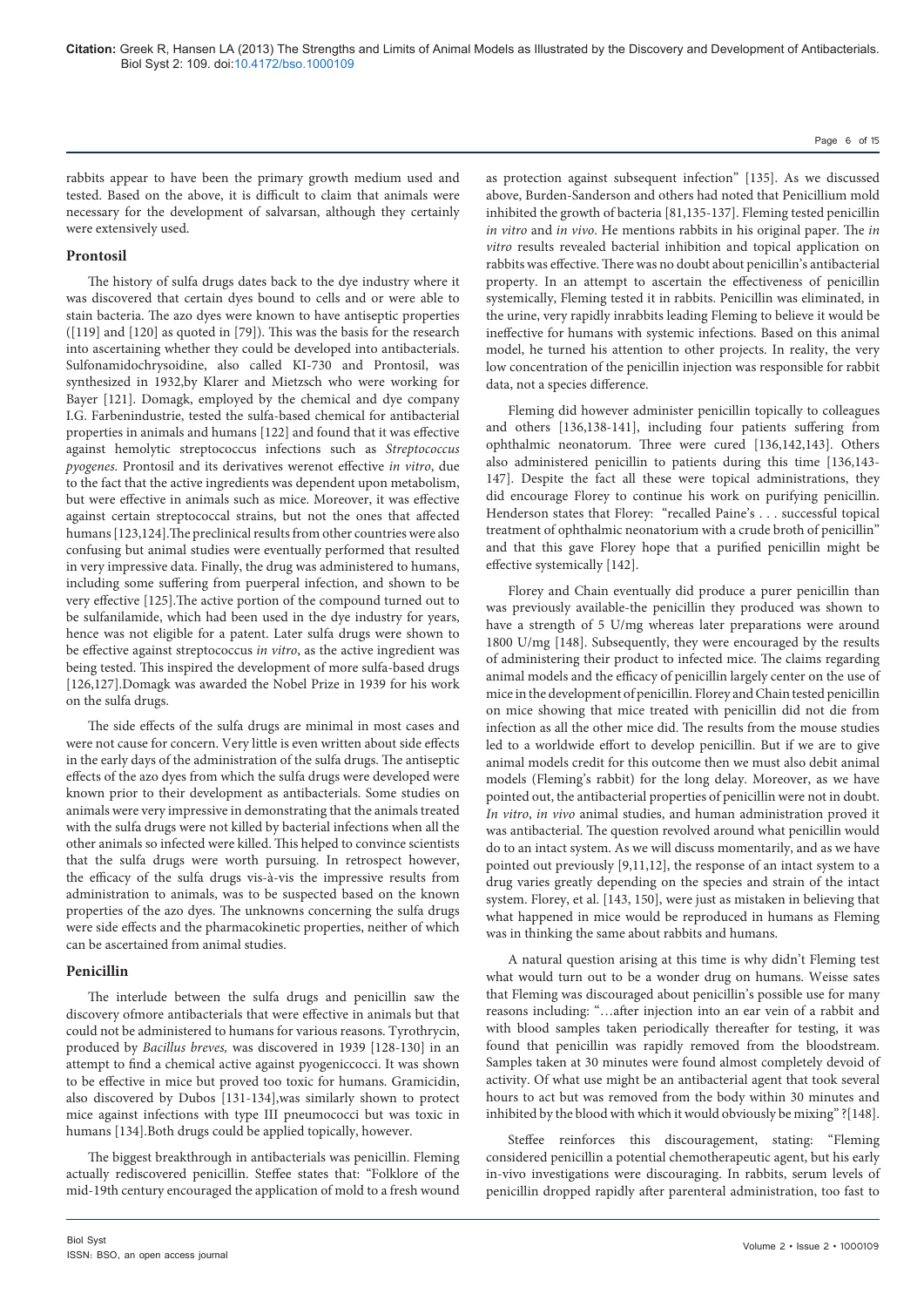allow the several hours of contact with bacteria required for an effect in vitro"[135].

When evaluating the role of animal models in the development of antibacterials, one must consider the misses as well as the hits. Penicillin began as a huge miss. Fleming very clearly equated response in humans with response in rabbits and abandoned one of the most life-saving drugs of all time on this basis. Steffee defends Fleming's abandonment of penicillin stating: ". . . how many therapeutic modalities with the poor *in vivo* results of Fleming's early penicillin trials would be offered continued funding today [135]?" Weisse also defends Fleming: "One might well wonder why, given the uncontrolled devastation of bacterial diseases, no further experiments on animals or humans were undertaken. The rapid disappearance from the blood has already been mentioned . . . Even the choice not to use animal experiments more extensively, a routine practice of investigators on the continent, could be defended by Fleming and his group. After all, there might be differences between humans and other animals in resistance or susceptibility to different infections"[148].

Fleming noted the differences in species' responses to penicillin when he stated: "How fortunate we didn't have these animal tests in the 1940's [sic], for penicillin would probably never been granted a license, and possibly the whole field of antibiotics might never have been realized" (as quoted in [149]). Florey did the same when he stated: "Mice were used in the initial toxicity tests [by Florey and Chain] because of their small size, but what a lucky chance it was, for in this respect man is like the mouse and not the guinea-pig. If we had used guinea-pigs exclusively we should have said that penicillin was toxic, and we probably should not have proceeded to try and overcome the difficulties of producing the substance for trial in man"[150]. These statement were reinforced by Koppanyi and Avery [151].

Fleming did eventually administer penicillin to a friend who was dying in the hospital from streptococcal meningitis. Many advances in medicine have likewise been secondary to having no other options. This was in 1942 after and the mouse experiments of 1940. Florey gave Fleming his supply of the purified penicillin for use in his friend [148]. The friend improved dramatically after administration. Interestingly, Florey administered penicillin to a cat at the same time Fleming was administering it to his friend. Florey's cat died [152]. There are actually numerous specie-specific responses to penicillin. Under certain circumstances, penicillin kills guinea pigs and Syrian hamsters [153,154]. In addition, penicillin is teratogenic in rats, causing limb malformations in offspring. This is one of the problems with using animal models to predict human response: Interspecies variation is to be expected when studying evolved complex systems.

Fleming also rediscovered agar diffusion, a method still used to test antibacterials. Aminov writes: "Fleming's screening method using inhibition zones in lawns of pathogenic bacteria on the surface of agarmedium plates required much less resources than any testing in animal disease models and thus became widely used in mass screenings for antibiotic producing microorganisms by many researchers in academia and industry. . ."[109].This screening method essentially eliminated the need to test drugs for antibacterial properties on animals.

# **Streptomycin**

Selman Waksman, a soil biologist, was awarded the Nobel Prize in 1952 for his discovery of streptomycin in soil samples. Waksman was actually co-discoverer with his graduate student Albert Schatz, who was recognized as an equal partner via the patent for streptomycin [155-158]. Waksman and Schatz were systematically looking for antibacterials effective against gram-negative bacilli because penicillin was effective only against gram-positive. Streptomycin was the first drug effective against tuberculosis (TB) and TB meningitis. It was also effective against *Haemophilus influenzae*. Waksman used culture medium and the well-plate method to test for antibacterial activity. Waksman, along with another graduate student, Woodruff, had already isolated actinomycin and streptothricin [159-161], but these drugs, along with clavacin, proved toxic.

Schatz used two sources for his *Streptomyces griseus*. Each was a different strain and both produced streptomycin that he then cultured. One came from the throat of a chicken via Doris Jones' lab, and the other from a soil sample. Schatz used the one that came from the soil sample preferentially as it produced more streptomycin [157,162-164]. Streptomycin was tested by Waksman and others and shown to kill TB *in vitro* [165-167]. Still, some thought it was merely bacteriostatic [168]. Regardless of the early questions about mechanism [168], it was shown to be effective for treating TB. Resistance proved to be a problem and, although this was not initially seen in animals, it was demonstrated *in vitro* [167].

Merck had performed the animal and clinical studies of earlier antibacterials isolated by Waksman but streptomycin was evaluated at the Mayo Clinic. Guinea pigs that had been infected with TB were administered streptomycin and demonstrated full recovery [162]. Clinical trials began in 1944. Ototoxicity and renal toxicity proved to be problems in humans, although neither was previously seen in animal studies [169, 170]. Otherwise, streptomycin has few severe side effects. In summary, the toxicity of streptomycin was not seen in animals prior to release and efficacy was demonstrated *in vitro*.

# **Current practices in drug development**

We will now attempt to place the above examples into the context of current knowledge about drug development. This is not meant to condemn the past based on information available only in the present. Rather, we want to discuss what could reasonably be expected of antibacterial development, in terms of safety and efficacy, even using current science. We will examine drug development in general then briefly present an example of an antibacterial.

First, we must explain how the term *predict* is used in science. We are addressing the predictive value of animal models for human response to drugs and disease. Predictive value can be calculated and is, at least in many situations, objective (Table 2). This use of *predict* differs from predicting outcomes based on a new hypothesis. Scientists frequently propose a hypothesis, then test it in order to compare the

|                                                                                                                                                                                     |      | <b>Gold Standard</b> |     |  |  |  |
|-------------------------------------------------------------------------------------------------------------------------------------------------------------------------------------|------|----------------------|-----|--|--|--|
|                                                                                                                                                                                     |      | $GS+$                | GS- |  |  |  |
|                                                                                                                                                                                     | $T+$ | TP                   | FP  |  |  |  |
| Test                                                                                                                                                                                | т.   | <b>FN</b>            | TN  |  |  |  |
| $T - $ Test negative<br>$T = True$<br>$F = False$<br>$P = Positive$<br>$N = Neqative$<br>$GS+ = Gold standard positive$<br>GS- = Gold standard negative<br>Sensitivity = TP/(TP+FN) |      |                      |     |  |  |  |
|                                                                                                                                                                                     |      |                      |     |  |  |  |

**Table 2:** Binomial table for calculating predictive value.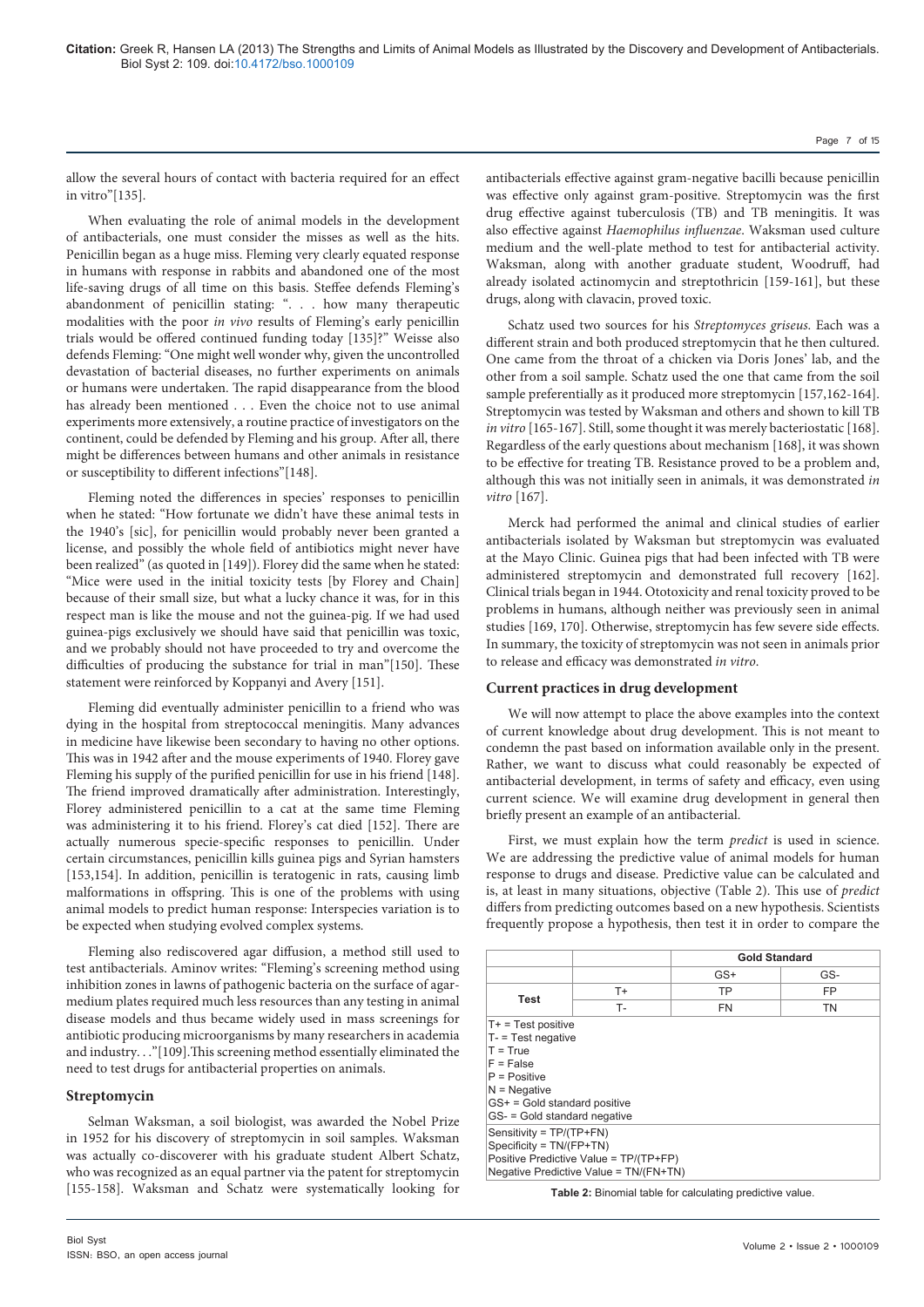outcome in reality and the expected outcome if the hypothesis is true. This is fundamental science and occurs daily in universities and research institutions. Predictive value has nothing in common with testing hypotheses. People wish to know the predictive value of many things including lab tests, pencil and paper tests, and practices such as the use of drug sniffing dogs to detect drugs. Predictive value can also be calculated for animal models in terms of how well they predict human toxicity, bioavailability, and cancer among myriad other things. These calculations have been performed for numerous types of animal models and the results are clear: animal models have no predictive value. Animal models do have very low predictive value for human response to drugs in terms of efficacy [171-188],or the five properties of absorption (A) [189-194], distribution (D) [195,196], metabolism (M) [197-207], elimination (E) [208, 209], and toxicity (T) [194, 210- 221], usually referred to collectively as ADMET. Even with current knowledge of physiology and inter-species differences, scientists are unable to predict, to the standards required in medicine, essentially any of the above six properties. Medical science needs predictive values greater than or in the range of 0.9 and animal models usually give positive and negative predictive values in the range of 0.0-0.5 [222- 228]. This is what would be expected from chance alone. In many cases, calculations are not necessary as none of the drugs that were effective in animal models, for example neuroprotectants and a vaccine for HIV, were effective in humans. In light of the fact that individual humans respond differently to drugs, an observation that has led to the current emphasis on *personalized medicine*, it should come as no surprise that inter-species extrapolation fails [229]. Consider the following.

Toxicity derails many drugs in clinical trials and many drugs being marketed have toxicity or other problems. Cross, et al. [230]discovered that the dosage for one in five new molecular entities (NMEs) released in the US between 1980 and 1999 was changed after release onto the market, and that of these, four out of five were decreased for safety reasons. Heerdink et al. [231] found similar changes for drugs released in Europe. Many studies have revealed unanticipated toxicities after a drug has been released to the market [232].

It is estimated that 80% of all drugs that fail in development fail due to problems in ADMET and that 50% of those that make it to market have problems associated with ADMET [233]. Patterson likens the process of drug development to making airplanes and marketing the ones that do not crash[233], not a very flattering portrayal of current drug development. This must be considered in light of the fact that animal models figure prominently in this process. Many studies have noted the inability of animal models to predict human efficacy, which is usually based on animal models, or ADMET [11, 12, 177, 189-191, 193, 195, 196, 200, 203, 207, 218-221, 233-238].

This failure is acknowledged by industry. An editorial in *Nature Reviews Drug Discovery* in 2005 states: "Clearly, one part of the problem [of drug research] is poorly predictive animal models . . ." [239]. Littman and Williams of Pfizer acknowledge: "In the new paradigm, studies in humans increase confidence in the relevance of novel drug targets and largely replace the animal efficacy models that are often poorly predictive of the efficacy of novel agents with unprecedented mechanisms of action . . ." [235]. Another editorial in *Nature Reviews Drug Discovery* in 2011 states: "Unpredicted drug toxicities remain a leading cause of attrition in clinical trials and are a major complication of drug therapy" [217]. Oliff, former executive director for cancer research at Merck explains: "The fundamental problem in drug discovery for cancer is that the model systems are not predictive at all"[174]. Chabner and Roberts note that: "Fewer than 10% of new

drugs entering clinical trials in the period from 1970 to 1990 achieved FDA approval for marketing, and animal models seemed unreliable in predicting clinical success . . ." [240].

Björquist, et al. [176]., state that: "Furthermore, the compound attrition rate is negatively affected by the inability to predict toxicity and efficacy in humans. These shortcomings are in turn caused by the use of experimental pre-clinical model systems that have a limited human clinical relevance . . . " [176]. Then-U.S. Secretary of Health and Human Services Mike Leavitt admitted: "Currently, nine out of ten experimental drugs fail in clinical studies because we cannot accurately predict how they will behave in people based on laboratory and animal studies" [173]. Dixit and Boelsterli state: "Traditional animal toxicology tests predict in the range of less than 10% to -70% of all human adverse effects . . ." [210]. Zielinska, discussing animal models of cancer, states: "Mouse models that use transplants of human cancer have not had a great track record of predicting human responses to treatment in the clinic. It's been estimated that cancer drugs that enter clinical testing have a 95 percent rate of failing to make it to market, in comparison to the 89 percent failure rate for all therapies . . . Indeed, 'we had loads of models that were not predictive, that were [in fact] seriously misleading,' says NCI's Marks, also head of the Mouse Models of Human Cancers Consortium . . ."[241].The above citations are merely a small sample of the numerous works that have expressed the shortcomings of animals as predictive models for humans.

Another question relevant to this discussion is: How many useful drugs have been discarded because of toxicity or lack of efficacy in animals? Artemisinin is remarkably toxic in animals but not so in humans [242-244]. Diclofenac is likewise toxic in animals but not so much in humans [242, 245]. Acetaminophen "increases the incidence of induced renal adenomas in rodents" [246]. Metronidazole is effective against Helicobacter pylori in humans, but increases the "incidence of induced colon cancer in rats" [246].

Eason et al. [214], discuss examples of drugs-carbenoxolone, FPL 52757, and amrinone-that were toxic in humans but not the animal models they were tested on, and drugs that were not toxic to humans but were to animal models-ciprofibrate and omeprazole among others. They state: "Preclinical animal toxicity studies are often limited in their predictive value of safety in man, despite the use of metabolism and pharmacokinetic studies to optimize the choice of species, dose, and method of administration" [214]. The problem is simply inter-species variation. For example, chloramphenicol may cause aplastic anemia in humans, dogs do well with it, but cats die from it [247-249]; moreover, it increases lymphomas in mice but not humans [246].

Lazzarini, et al. [250]. state that the**: "**predictive value of animal studies about osteomyelitis is still unclear" [250]. They point out that serum levels, the ability of the antibacterial to penetrate bone and the pharmacokinetics (what the body does to the drug) may differ among species. Moreover, the dosages and dose intervals used in humans and animal varies in a clinically significant fashion. Of concern is their statement that: "By the time that a particular antimicrobial agent is slated for animal model studies for efficacy in curing osteomyelitis, toxicity studies and pharmacokinetic studies have been performed in animals and humans." They also state that: "Teicoplanin and linezolid were successful in the treatment of osteomyelitis in clinical trials, despite being completely inactive in two animal model studies of staphylococcal osteomyelitis. Therefore, the value of animal models as predictors of failure should also be carefully assessed"[250].All of the above can be explained by the fact that animals and humans are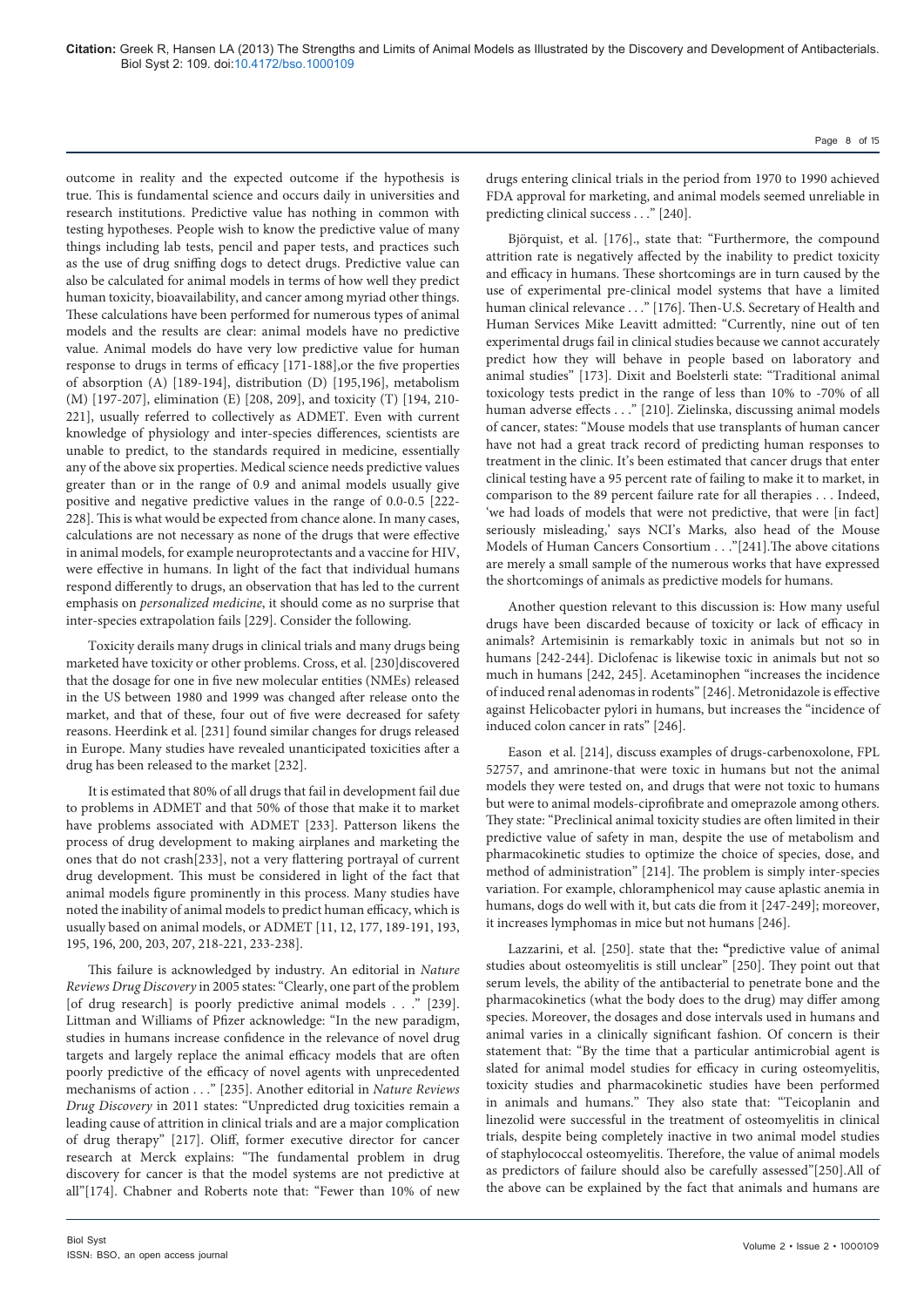examples of living complex systems that have different evolutionary histories. Kehrer states: "Small differences in gene structure can make large differences in function"[251].

Ehrlich was looking for a magic bullet and many scientists still are. In light of the fact that humans and animals are evolved complex systems it should be clear that the magic bullet concept is outdated. A drug may be effective in one individual but not another. Likewise, a drug maybe safe for one species but not another. Narayan, et al. [252], state: "The time has come to move beyond product-focused 'magic bullet' therapeutic development strategies towards models that can also incorporate devices, tools and services to provide integrated healthcare solutions. . . . Part of the reason for this lack of progress is likely to have been too great a focus on developing single 'magic bullet' drugs for very complex diseases" [252].

Narayan et al. [252], continue, discussing why magic bullets do not exist for mental illness: "Although serious mental illnesses are among the most heritable of diseases, indicating a strong biological basis, they arise out of the inheritance of multiple susceptibility and protective genes that interact stochastically and with environmental factors to produce phenotypes that manifest as a constellation of symptoms, including changes in cognition, mood, perception and dysregulation of autonomic, endocrine and circadian pathways. It is therefore unlikely that single-target drugs will adequately treat all facets of such complex diseases" [252].

Finally, all of the above must be placed in the context of personalized medicine. Physicians and researchers currently acknowledge that individual humans react differently to drugs and disease [253-257]; even

monozygotic twins vary in response [258-270]. Based on this, disease and drug responses are being classified and approached differently from the past (Figure 2) [271]. The goal of personalized medicine is to match gene to disease or gene to drug and administer drugs that are both efficacious and side effect free. This is already happening for many diseases (Table 3) [272]. Since humans vary intra-species in terms of disease and drugs, it is highly improbable that inter-species extrapolation will yield results of predictive value [229].

# **Conclusion**

Animals have been successfully used as heuristics, bioreactors, and as a source for serum and nutrients for growth cultures, especially in the 19<sup>th</sup> century. In the 19<sup>th</sup> century, animals were also used to demonstrate the various aspects of the Germ Theory of Disease and various physiological properties common to mammals. This was important for the eventual development of antibacterials. Animals were also used as models to assess efficacy and toxicity of newly discovered antibacterials. This is what is usually meant when people state that animals were used for the discovery and development of antibiotics. However, then, as now, toxicity could not be assessed using animals and efficacy could be assessed without animal models, especially after salvarsan. Animals were therefore not necessary for the development of antibacterials as a class even when considered in light of the technology and knowledge available at that time. Animal models cannot predict human response in terms of efficacy and ADMET now and they could not do so then. Antibacterials were an exception, as the organism being acted on, in terms of efficacy, was the bacterium, not the human. Animal models seem to have given the scientists involved in antibacterial development the confidence they needed, in terms of safety, in order to give the

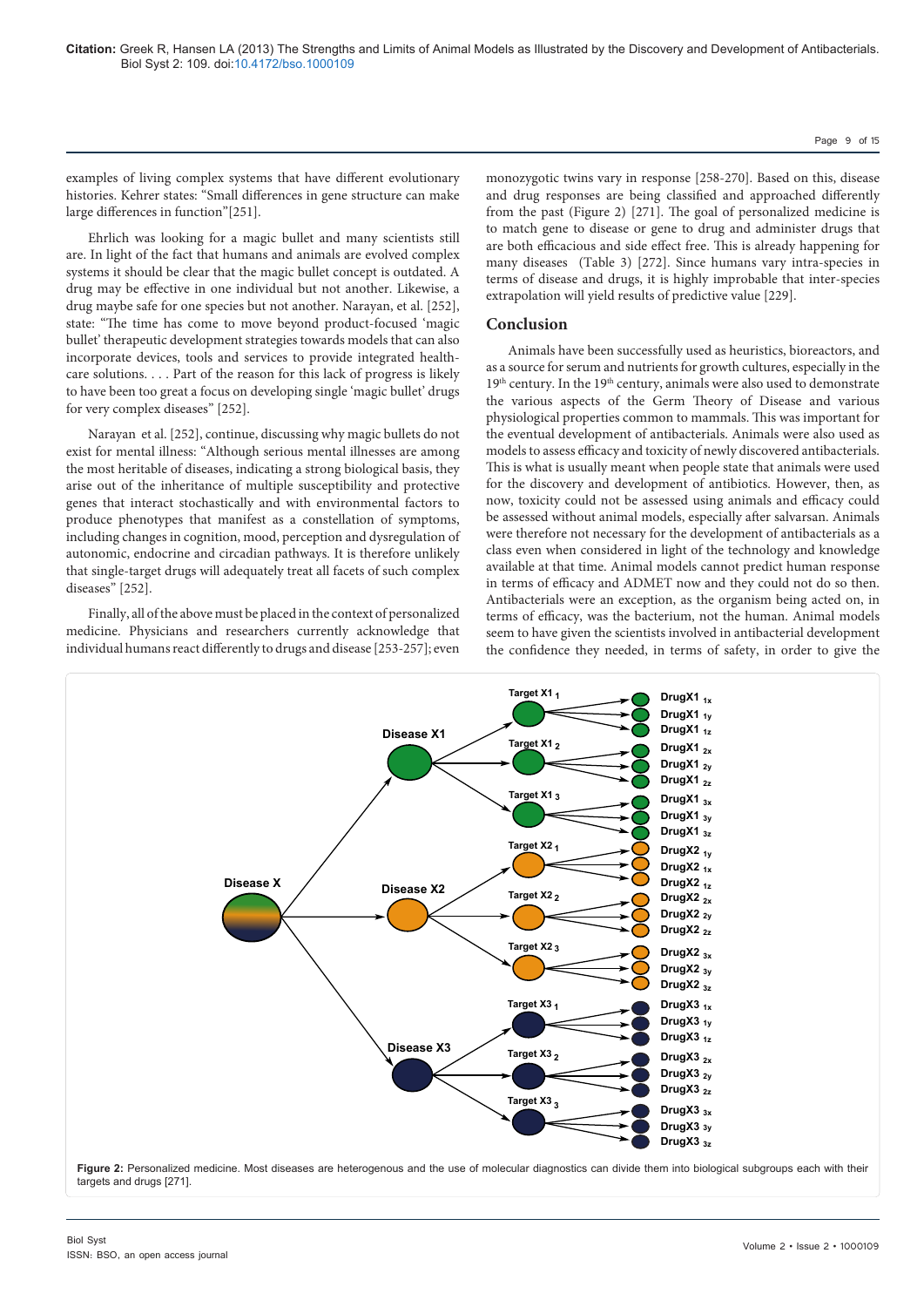**Citation:** Greek R, Hansen LA (2013) The Strengths and Limits of Animal Models as Illustrated by the Discovery and Development of Antibacterials. Biol Syst 2: 109. doi:10.4172/bso.1000109

Page 10 of 15

| Organ or System involved            | Associated gene/allele        | Drug/drug response phenotype                                      |  |
|-------------------------------------|-------------------------------|-------------------------------------------------------------------|--|
| <b>Blood</b>                        |                               |                                                                   |  |
| <b>Red Blood Cells</b>              | G6PD<br>Primaquine and others |                                                                   |  |
| Neutrophills                        | TPMT*2                        | Azathioprine/6MP-induced neutropenia                              |  |
|                                     | <b>UGT1A1*28</b>              | Irintotecan-induced neutropenia                                   |  |
| <b>Platelets</b>                    | CYP2C19*2                     | Stent thrombosis                                                  |  |
| Coagulation                         | CYP2C9*2, *3, VKORC1          | Warfarin dose- requirement                                        |  |
| Brain and peripheral nervous system |                               |                                                                   |  |
| CNS depression                      | CYP2D6*N                      | Codeine-related sedation and respiratory depresiion               |  |
| Anaesthesia                         | Butyrylcholinesterase         | Prolonged apnoea                                                  |  |
| Peripheral nerves                   | NAT-2                         | Is oniazid-induced peripheral neuropathy                          |  |
| <b>Drug hypersensitivity</b>        |                               |                                                                   |  |
|                                     | <b>HLA-B*5701</b>             | Abacavir hypersensitivity                                         |  |
|                                     | HLA-B*1502                    | Carbamazepine-induced Stevens Johnson syndrome                    |  |
|                                     | HLA-B*3101                    | Carbamazepine-induced hypersensitivity in Caucasians and Japanese |  |
|                                     | HLA-B*5801                    | Allopurinol-induced serious cutaneous reactions                   |  |
| Drug-induced liver injury           |                               |                                                                   |  |
|                                     | HLA-B*5701                    | Flucloxacillin                                                    |  |
|                                     | HLA-DRB1*1501-DQB1*0602       | Co-amoxiclav                                                      |  |
|                                     | HLA-DRB1*1501-DQB1*0602       | Lumiracoxib                                                       |  |
|                                     | HLA-DRB1*07-DQA1*02           | Ximelagatran                                                      |  |
|                                     | HLA-DQA1*0201                 | Lapatinib                                                         |  |
| Infection                           |                               |                                                                   |  |
| HIV-1infection                      | CCR <sub>5</sub>              | Maraviroc efficacy                                                |  |
| <b>Hepatitis C infection</b>        | IL28B                         | Interferon-alpha efficacy                                         |  |
| Malignancy                          |                               |                                                                   |  |
| <b>Breast Cancer</b>                | CYP2D6                        | Response to tamoxifen                                             |  |
| Chronic myeloid leukaemia           | <b>BCR-ABL</b>                | Imatinib and other tyrosine kinase inhibitors                     |  |
| Colon cancer                        | <b>KRAS</b>                   | Cetuximab efficacy                                                |  |
| GI stromal tumours                  | c-kit                         | Imatinib efficacy                                                 |  |
| Lung Cancer                         | <b>EGFR</b>                   | Gefitinib efficacy                                                |  |
|                                     | EML4-ALK                      | Crizotinib efficacy                                               |  |
| Malignant melanoma                  | <b>BRAF V6OOE</b>             | Vemurafenib efficacy                                              |  |
| <b>Muscle</b>                       |                               |                                                                   |  |
| General anaesthetics                | Ryanodine receptor            | Malignant hyperthermia                                            |  |
| <b>Statins</b>                      | SLCO1B1                       | Myopathy rhabdomyolysis                                           |  |

**Table 3:** The most significant genetic predictors of drug response [272].

drugs to humans. In light of current knowledge, this confidence was unwarranted.

The fact that animal models have no predictive value for safety and efficacy in drug development has ethical implications as, per Giles, society condones animal experimentation only if it improves drug safety and efficacy. There are also financial implications in the form of animal vendors who will no longer profit from the sale of animals to laboratories and researchers who use animals based on their having predictive value. The legal requirement that new drugs undergo testing on animals is superfluous if the testing has no predictive value. Moreover, as animal use in research today is predicated, in part, on the assumption that antibacterial development was dependent upon animal models for safety and efficacy, asset allocation should change and more attention should be paid to the fact that humans are evolved complex systems with all that such conditions imply.

Animals do have value in medicine and science, but not as predictive models. As per table 1, animals can still be successfully used as bioreactors, a source for replacement parts, basic research, as well as in other areas. But the notion that animals have predictive value for drug efficacy and safety based on the development of antibacterials is not supported by an informed reading of history, nor is it supported by current drug development.

# **References**

- 1. [Cohen C \(1986\) The case for the use of animals in biomedical research. N Engl](http://www.ncbi.nlm.nih.gov/pubmed/3748104)  [J Med 315: 865-870.](http://www.ncbi.nlm.nih.gov/pubmed/3748104)
- 2. [Cohen C, Regan T \(2001\) The animal rights debate, Rowman & Littlefield](http://books.google.co.in/books?id=FjRJ3g9-6FcC&pg=PR4&lpg=PR4&dq=The+animal+rights+debate,+Rowman+%26+Littlefield+Publishers,+Inc.&source=bl&ots=F_l83KgPgT&sig=dcHhOHlbsjMcKycFItP0b1hyXb8&hl=en&sa=X&ei=9Dp5UY-6BIvQrQe854CQAw&ved=0CDQQ6AEwAQ#v=onepage&q=Th)  [Publishers, Inc.](http://books.google.co.in/books?id=FjRJ3g9-6FcC&pg=PR4&lpg=PR4&dq=The+animal+rights+debate,+Rowman+%26+Littlefield+Publishers,+Inc.&source=bl&ots=F_l83KgPgT&sig=dcHhOHlbsjMcKycFItP0b1hyXb8&hl=en&sa=X&ei=9Dp5UY-6BIvQrQe854CQAw&ved=0CDQQ6AEwAQ#v=onepage&q=Th)
- 3. [Linzey A, Regan T \(2007\) Animals and christianity: A book of readings Wipf &](https://wipfandstock.com/store/Animals_and_Christianity_A_Book_of_Readings)  [Stock Publishers.](https://wipfandstock.com/store/Animals_and_Christianity_A_Book_of_Readings)
- 4. [Regan T, Singer P \(1989\) Animal rights and human obligations, Prentice Hall.](http://books.google.co.in/books/about/Animal_rights_and_human_obligations.html?id=Aj2lQgAACAAJ&redir_esc=y)
- 5. [Dombrowski D \(1997\) Babies and beasts: The argument from marginal cases,](http://books.google.co.in/books?id=Fj_Vz7TeIiYC&pg=PP5&lpg=PP5&dq=Babies+and+beasts:+The+argument+from+marginal+cases,+University+of+Illinois+Press.&source=bl&ots=BITvnD7Ioi&sig=5taJh0DgEVvsX_qKixc5cXxo9-s&hl=en&sa=X&ei=XDx5UbzVNIPxrQeogYGYDQ&ved=0CEEQ6AEw)  [University of Illinois Press.](http://books.google.co.in/books?id=Fj_Vz7TeIiYC&pg=PP5&lpg=PP5&dq=Babies+and+beasts:+The+argument+from+marginal+cases,+University+of+Illinois+Press.&source=bl&ots=BITvnD7Ioi&sig=5taJh0DgEVvsX_qKixc5cXxo9-s&hl=en&sa=X&ei=XDx5UbzVNIPxrQeogYGYDQ&ved=0CEEQ6AEw)
- 6. [Dombrowski DA \(2006\) Is the argument from marginal cases obtuse? J Appl](http://www.ncbi.nlm.nih.gov/pubmed/17036431)  [Philos 23: 223-232.](http://www.ncbi.nlm.nih.gov/pubmed/17036431)
- 7. [Giles J \(2006\) Animal experiments under fire for poor design. Nature 444: 981.](http://www.ncbi.nlm.nih.gov/pubmed/17183281)
- 8. [\(2009\) A slippery slope. Nature 462: 699.](http://www.ncbi.nlm.nih.gov/pubmed/20010640)
- 9. [Greek R, Greek J \(2010\) Is the use of sentient animals in basic research](http://www.ncbi.nlm.nih.gov/pubmed/20825676)  [justifiable? Philos Ethics Humanit Med 5: 14.](http://www.ncbi.nlm.nih.gov/pubmed/20825676)
- 10. [Greek R, Shanks N \(2009\) Faqs about the use of animals in science: A](http://www.amazon.com/FAQs-About-Animals-Science-scientifically/dp/0761848495)  [handbook for the scientifically perplexed, University Press of America, Lanham.](http://www.amazon.com/FAQs-About-Animals-Science-scientifically/dp/0761848495)
- 11. [Shanks N, Greek R \(2009\) Animal models in light of evolution, Brown Walker,](http://www.bookpump.com/bwp/pdf-b/9425025b.pdf)  [Boca Raton](http://www.bookpump.com/bwp/pdf-b/9425025b.pdf).
- 12. [Shanks N, Greek R, Greek J \(2009\) Are animal models predictive for humans?](http://www.ncbi.nlm.nih.gov/pubmed/19146696)  [Philos Ethics Humanit Med 4: 2.](http://www.ncbi.nlm.nih.gov/pubmed/19146696)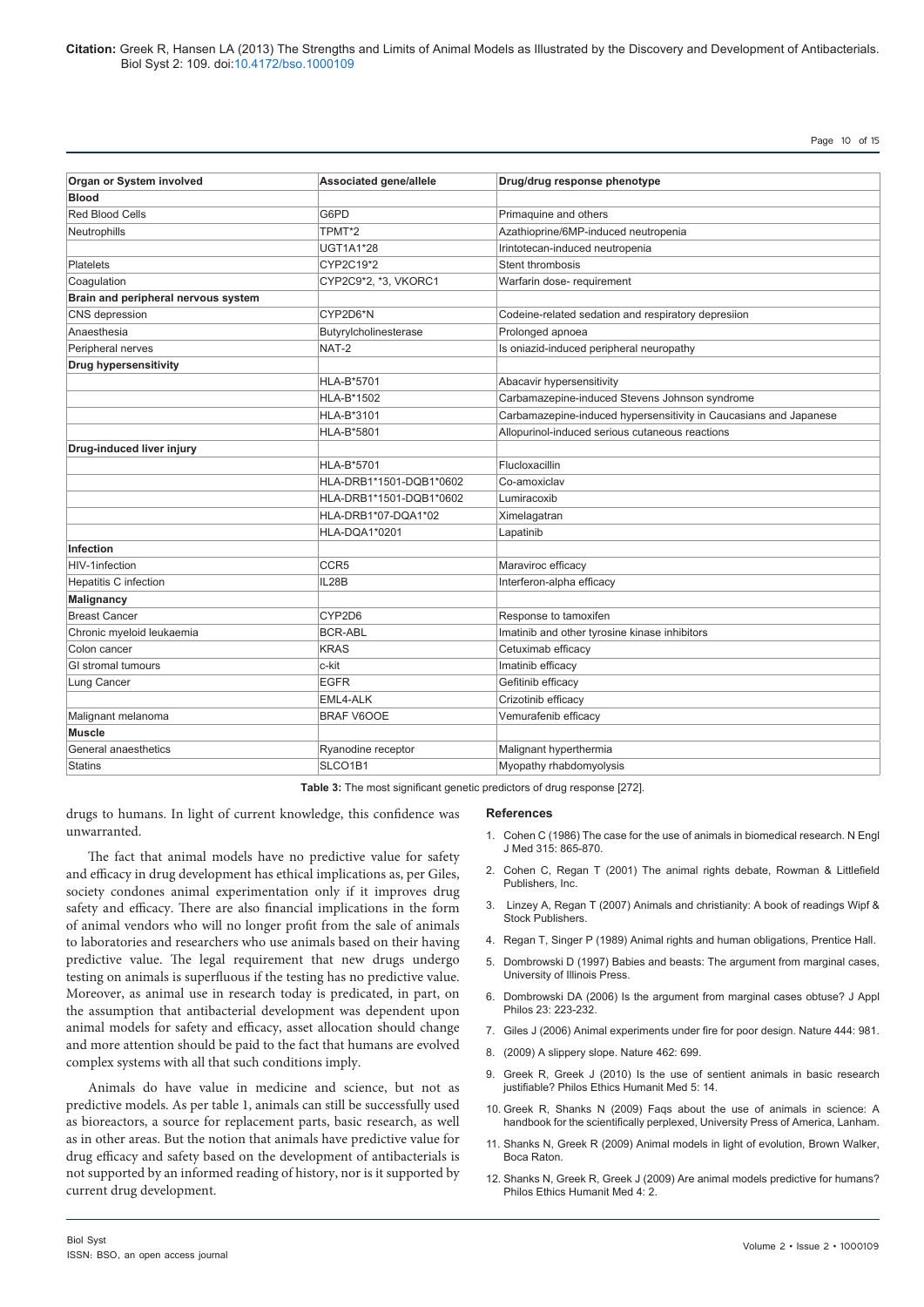- 13. [Shanks N, Greek R, Nobis N, Greek J \(2007\) Animals and medicine: Do animal](http://www.animalliberationfront.com/Philosophy/Animal Testing/skeptic-animals-and-medicine.pdf) [experiments predict human response? Skeptic 13: 44-51](http://www.animalliberationfront.com/Philosophy/Animal Testing/skeptic-animals-and-medicine.pdf).
- 14. [LaFollette H, Shanks N \(1993\) Animal models in biomedical research: some](http://www.ncbi.nlm.nih.gov/pubmed/11652915) [epistemological worries. Public Aff Q 7: 113-130.](http://www.ncbi.nlm.nih.gov/pubmed/11652915)
- 15. [LaFollette H, Shanks N \(1994\) Animal experimentation: The legacy of claude](http://mechanism.ucsd.edu/teaching/philbio/Animal Experimentation The Legacy of Claude Bernard.htm) [bernard. International Studies in the Philosophy of Science 8: 195-210.](http://mechanism.ucsd.edu/teaching/philbio/Animal Experimentation The Legacy of Claude Bernard.htm)
- 16. [LaFollette H, Shanks N \(1995\) Util-izing animals. J Appl Philos 12: 13-25.](http://www.ncbi.nlm.nih.gov/pubmed/12416523)
- 17. [LaFollette H, Shanks N \(1995\) Two models of models in biomedical research.](http://www.jstor.org/discover/10.2307/2220412?uid=3738256&uid=2129&uid=2&uid=70&uid=4&sid=21102096097251) [Philosophical Quarterly 45: 141-160.](http://www.jstor.org/discover/10.2307/2220412?uid=3738256&uid=2129&uid=2&uid=70&uid=4&sid=21102096097251)
- 18. [LaFollette H, Shanks N \(1996\) Brute science: Dilemmas of animal](http://books.google.co.in/books/about/Brute_science.html?id=KmEx_bhnsDQC&redir_esc=y) [experimentation, Routledge, London and New York.](http://books.google.co.in/books/about/Brute_science.html?id=KmEx_bhnsDQC&redir_esc=y)
- 19. [Shanks N \(2002\) Animals and science, ABC Clio.](http://www.abc-clio.com/product.aspx?isbn=9781576072462)
- 20. [Shanks N, Pyles RA \(2007\) Evolution and medicine: the long reach of "Dr.](http://www.ncbi.nlm.nih.gov/pubmed/17407602) [Darwin". Philos Ethics Humanit Med 2: 4.](http://www.ncbi.nlm.nih.gov/pubmed/17407602)
- 21. [Botting JH, Morrison AR \(1997\) Animal research is vital to medicine. Sci Am](http://www.ncbi.nlm.nih.gov/pubmed/9000766) [276: 83-85.](http://www.ncbi.nlm.nih.gov/pubmed/9000766)
- 22. [Morrison AR \(2002\) Perverting medical history in the service of "animal rights".](http://www.ncbi.nlm.nih.gov/pubmed/12388891) [Perspect Biol Med 45: 606-619.](http://www.ncbi.nlm.nih.gov/pubmed/12388891)
- 23. [Morrison AR \(2009\) An odyssey with animals, Oxford University Press, New](http://www.amazon.com/Odyssey-Animals-Veterinarians-Reflections-Welfare/dp/0195374444) [York](http://www.amazon.com/Odyssey-Animals-Veterinarians-Reflections-Welfare/dp/0195374444).
- 24. Gamble R (2010) Animal testing for medical advancement, date accessed, url.
- 25. [Foundation for Biomedical Research \(2010\) Animal research saves lives,](http://www.mofed.org/Animal_Research.htm) [Foundation for Biomedical Research.](http://www.mofed.org/Animal_Research.htm)
- 26. American Medical Association (1992) White paper on animal research, American Medical Association.
- 27. Understanding Animal Research (2010) What have we learned through animal research? , Understanding Animal Research, date accessed, url.
- 28. Online Etymology Dictionary (2013) Chemotherapy, date accessed, url.
- 29. [WAKSMAN SA \(1947\) What is an antibiotic or an antibiotic substance?](http://www.ncbi.nlm.nih.gov/pubmed/20264541) [Mycologia 39: 565-569.](http://www.ncbi.nlm.nih.gov/pubmed/20264541)
- 30. [Foster W, Raoult A \(1974\) Early descriptions of antibiosis. J R Coll Gen Pract](http://www.ncbi.nlm.nih.gov/pubmed/4618289) [24: 889-894.](http://www.ncbi.nlm.nih.gov/pubmed/4618289)
- 31. Calderon C, Sabundayo B (2007) Antimicrobial classifications: Drugs for bugs, Schwalbe R, Steele-Moore L and Goodwin A, CRC Press. Taylor & Frances group, Boca Raton.
- 32. [Ahn AC, Tewari M, Poon CS, Phillips RS \(2006\) The limits of reductionism in](http://www.ncbi.nlm.nih.gov/pubmed/16681415) [medicine: could systems biology offer an alternative? PLoS Med 3: e208.](http://www.ncbi.nlm.nih.gov/pubmed/16681415)
- 33. [Aird WC \(2002\) Endothelial cell dynamics and complexity theory. Crit Care Med](http://www.ncbi.nlm.nih.gov/pubmed/12004233) [30: S180-185.](http://www.ncbi.nlm.nih.gov/pubmed/12004233)
- 34. [Alm E, Arkin AP \(2003\) Biological networks. Curr Opin Struct Biol 13: 193-202.](http://www.ncbi.nlm.nih.gov/pubmed/12727512)
- 35. [Cairns-Smith AG \(1986\) Seven clues to the origin of life: A scientific detective](http://www.amazon.com/Seven-Clues-Origin-Life-Scientific/dp/0521398282) [story, Cambridge University Press, Cambridge.](http://www.amazon.com/Seven-Clues-Origin-Life-Scientific/dp/0521398282)
- 36. [Csete ME, Doyle JC \(2002\) Reverse engineering of biological complexity.](http://www.ncbi.nlm.nih.gov/pubmed/11872830) [Science 295: 1664-1669.](http://www.ncbi.nlm.nih.gov/pubmed/11872830)
- 37. [Goodwin B \(2001\) How the leopard changed its spots : The evolution of](http://press.princeton.edu/titles/7043.html) [complexity, Princeton University Press, Princeton.](http://press.princeton.edu/titles/7043.html)
- 38. [Horgan JF \(1995\) From complexity to perplexity. Scientitifc American: 104-109](http://www2.econ.iastate.edu/tesfatsi/hogan.complexperplex.htm).
- 39. [Jura J, Wegrzyn P, Jura J, Koj A \(2006\) Regulatory mechanisms of gene](http://www.ncbi.nlm.nih.gov/pubmed/16505901) [expression: complexity with elements of deterministic chaos. Acta Biochim Pol](http://www.ncbi.nlm.nih.gov/pubmed/16505901) [53: 1-10.](http://www.ncbi.nlm.nih.gov/pubmed/16505901)
- 40. [Kauffman SA \(1993\) The origins of order: Self-organization and selection in](http://www.oup.com/us/catalog/general/subject/LifeSciences/EvolutionaryBiology/?ci=9780195079517) [evolution Oxford University Press](http://www.oup.com/us/catalog/general/subject/LifeSciences/EvolutionaryBiology/?ci=9780195079517).
- 41. [Kitano H \(2002\) Computational systems biology. Nature 420: 206-210.](http://www.ncbi.nlm.nih.gov/pubmed/12432404)
- 42. [Kitano H \(2002\) Systems biology: a brief overview. Science 295: 1662-1664.](http://www.ncbi.nlm.nih.gov/pubmed/11872829)
- 43. [Lewin R \(1999\) Complexity: Life at the edge of chaos, The University of](http://www.press.uchicago.edu/ucp/books/book/chicago/C/bo3632102.html) [Chicago Press, Chicago.](http://www.press.uchicago.edu/ucp/books/book/chicago/C/bo3632102.html)
- 44. [Lombardi F \(2000\) Chaos theory, heart rate variability, and arrhythmic mortality.](http://www.ncbi.nlm.nih.gov/pubmed/10618296) [Circulation 101: 8-10.](http://www.ncbi.nlm.nih.gov/pubmed/10618296)

45. [Monte J, Liu M, Sheya A, Kitami T \(2005\) Definitions, measures, and models](http://citeseerx.ist.psu.edu/viewdoc/summary?doi=10.1.1.89.1604)  [of robustness in gene regulatory network. Report of research work for csss05](http://citeseerx.ist.psu.edu/viewdoc/summary?doi=10.1.1.89.1604),

Page 11 of 15

- 46. [Morowitz HJ \(2002\) The emergence of everything: How the world became](http://innovationwatch.com/the-emergence-of-everything-how-the-world-became-complex-by-harold-j-morowitz-oxford-university-press/)  [complex, Oxford University Press, Oxford.](http://innovationwatch.com/the-emergence-of-everything-how-the-world-became-complex-by-harold-j-morowitz-oxford-university-press/)
- 47. [Nicolis G, Prigogine I \(1977\) Self-organisation in nonequilibrium systems: From](http://www.amazon.com/Self-Organization-Nonequilibrium-Systems-Dissipative-Fluctuations/dp/0471024015)  [dissipative structures to order through fluctuations., John Wiley & Sons, New](http://www.amazon.com/Self-Organization-Nonequilibrium-Systems-Dissipative-Fluctuations/dp/0471024015)  [York.](http://www.amazon.com/Self-Organization-Nonequilibrium-Systems-Dissipative-Fluctuations/dp/0471024015)
- 48. [Novikoff AB \(1945\) THE CONCEPT OF INTEGRATIVE LEVELS AND](http://www.ncbi.nlm.nih.gov/pubmed/17814095)  [BIOLOGY. Science 101: 209-215.](http://www.ncbi.nlm.nih.gov/pubmed/17814095)
- 49. [Ottino JM \(2004\) Engineering complex systems. Nature 427: 399.](http://www.ncbi.nlm.nih.gov/pubmed/14749808)
- 50. [Seely AJ, Christou NV \(2000\) Multiple organ dysfunction syndrome: exploring](http://www.ncbi.nlm.nih.gov/pubmed/10921540)  [the paradigm of complex nonlinear systems. Crit Care Med 28: 2193-2200.](http://www.ncbi.nlm.nih.gov/pubmed/10921540)
- 51. [Sole R , Goodwin B \(2002\) Signs of life: How complexity pervades biology,](http://www.amazon.com/Signs-Life-Complexity-Pervades-Biology/dp/0465019285)  [Basic Books](http://www.amazon.com/Signs-Life-Complexity-Pervades-Biology/dp/0465019285).
- 52. [Van Regenmortel MH \(2004\) Reductionism and complexity in molecular](http://www.ncbi.nlm.nih.gov/pubmed/15520799)  [biology. Scientists now have the tools to unravel biological and overcome the](http://www.ncbi.nlm.nih.gov/pubmed/15520799)  [limitations of reductionism. EMBO Rep 5: 1016-1020.](http://www.ncbi.nlm.nih.gov/pubmed/15520799)
- 53. [Van Regenmortel MH \(2004\) Biological complexity emerges from the ashes of](http://www.ncbi.nlm.nih.gov/pubmed/15137021)  [genetic reductionism. J Mol Recognit 17: 145-148.](http://www.ncbi.nlm.nih.gov/pubmed/15137021)
- 54. [Van Regenmortel MH and Hull DL \(2002\) Promises and limits of reductionism](http://www.powells.com/biblio?isbn=9780471498506)  [in the biomedical sciences \(catalysts for fine chemical synthesis\), Wiley, West](http://www.powells.com/biblio?isbn=9780471498506)  [Sussex.](http://www.powells.com/biblio?isbn=9780471498506)
- 55. [Vicsek T \(2002\) The bigger picture. Nature 418: 131.](http://www.ncbi.nlm.nih.gov/pubmed/12110869)
- 56. [Williams G \(1997\) Chaos theory tamed, Joseph Henry Press, Washington, D.C.](http://cdn.preterhuman.net/texts/science_and_technology/physics/Mechanics/Chaos Theory Tamed  Garnett P. Williams.pdf)
- 57. [Woodger JH \(1967\) Biological principles, Humanities Press, New York.](http://www.worldcat.org/title/biological-principles-a-critical-study/oclc/553030)
- 58. [Jensen HJ, Arcaute E \(2010\) Complexity, collective effects, and modeling of](http://www.ncbi.nlm.nih.gov/pubmed/20586770)  [ecosystems: formation, function, and stability. Ann N Y Acad Sci 1195 Suppl](http://www.ncbi.nlm.nih.gov/pubmed/20586770)   $1. F19-26$
- 59. Barbosa-Morais NL, Irimia M, Pan Q, Xiong HY, Gueroussov S, et al. (2012) The evolutionary landscape of alternative splicing in vertebrate species. Science 338: 1587-93.
- 60. [Hochachka PW, Somero GN \(2002\) Biochemical adaptation: Mechanism and](http://www.amazon.com/Biochemical-Adaptation-Mechanism-Physiological-Evolution/dp/0195117034)  [process in physiological evolution, Oxford University Press.](http://www.amazon.com/Biochemical-Adaptation-Mechanism-Physiological-Evolution/dp/0195117034)
- 61. [Kirschner MW, Gerhart JC \(2006\) The plausibility of life, Yale University Press,](http://yalepress.yale.edu/yupbooks/excerpts/kirschner_plausibility.pdf)  [New Haven.](http://yalepress.yale.edu/yupbooks/excerpts/kirschner_plausibility.pdf)
- 62. [Lowe CB, Kellis M, Siepel A, Raney BJ, Clamp M, et al. \(2011\) Three periods](http://www.ncbi.nlm.nih.gov/pubmed/21852499)  [of regulatory innovation during vertebrate evolution. Science 333: 1019-1024.](http://www.ncbi.nlm.nih.gov/pubmed/21852499)
- 63. [Pennisi E \(2004\) Searching for the genome's second code. Science 306: 632-](http://www.ncbi.nlm.nih.gov/pubmed/15499005) [635.](http://www.ncbi.nlm.nih.gov/pubmed/15499005)
- 64. [Morley M, Molony CM, Weber TM, Devlin JL, Ewens KG, et al. \(2004\) Genetic](http://www.ncbi.nlm.nih.gov/pubmed/15269782)  [analysis of genome-wide variation in human gene expression. Nature 430: 743-](http://www.ncbi.nlm.nih.gov/pubmed/15269782) [747.](http://www.ncbi.nlm.nih.gov/pubmed/15269782)
- 65. [Rosenberg NA, Pritchard JK, Weber JL, Cann HM, Kidd KK, et al. \(2002\)](http://www.ncbi.nlm.nih.gov/pubmed/12493913)  [Genetic structure of human populations. Science 298: 2381-2385.](http://www.ncbi.nlm.nih.gov/pubmed/12493913)
- 66. [Storey JD, Madeoy J, Strout JL, Wurfel M, Ronald J, et al. \(2007\) Gene](http://www.ncbi.nlm.nih.gov/pubmed/17273971)[expression variation within and among human populations. Am J Hum Genet](http://www.ncbi.nlm.nih.gov/pubmed/17273971)  [80: 502-509.](http://www.ncbi.nlm.nih.gov/pubmed/17273971)
- 67. [Zhang W, Duan S, Kistner EO, Bleibel WK, Huang RS, et al. \(2008\) Evaluation](http://www.ncbi.nlm.nih.gov/pubmed/18313023)  [of genetic variation contributing to differences in gene expression between](http://www.ncbi.nlm.nih.gov/pubmed/18313023)  [populations. Am J Hum Genet 82: 631-640.](http://www.ncbi.nlm.nih.gov/pubmed/18313023)
- 68. [Pritchard C, Coil D, Hawley S, Hsu L, Nelson PS \(2006\) The contributions](http://www.ncbi.nlm.nih.gov/pubmed/16584536)  [of normal variation and genetic background to mammalian gene expression.](http://www.ncbi.nlm.nih.gov/pubmed/16584536)  [Genome Biol 7: R26.](http://www.ncbi.nlm.nih.gov/pubmed/16584536)
- 69. [Rifkin SA, Kim J, White KP \(2003\) Evolution of gene expression in the](http://www.ncbi.nlm.nih.gov/pubmed/12548287)  [Drosophila melanogaster subgroup. Nat Genet 33: 138-144.](http://www.ncbi.nlm.nih.gov/pubmed/12548287)
- 70. [Sandberg R, Yasuda R, Pankratz DG, Carter TA, Del Rio JA, et al. \(2000\)](http://www.ncbi.nlm.nih.gov/pubmed/11005875)  [Regional and strain-specific gene expression mapping in the adult mouse](http://www.ncbi.nlm.nih.gov/pubmed/11005875)  [brain. Proc Natl Acad Sci U S A 97: 11038-11043.](http://www.ncbi.nlm.nih.gov/pubmed/11005875)
- 71. [Suzuki Y, Nakayama M \(2003\) Differential profiles of genes expressed](http://www.ncbi.nlm.nih.gov/pubmed/15029957)  [in neonatal brain of 129X1/SvJ and C57BL/6J mice: A database to aid in](http://www.ncbi.nlm.nih.gov/pubmed/15029957)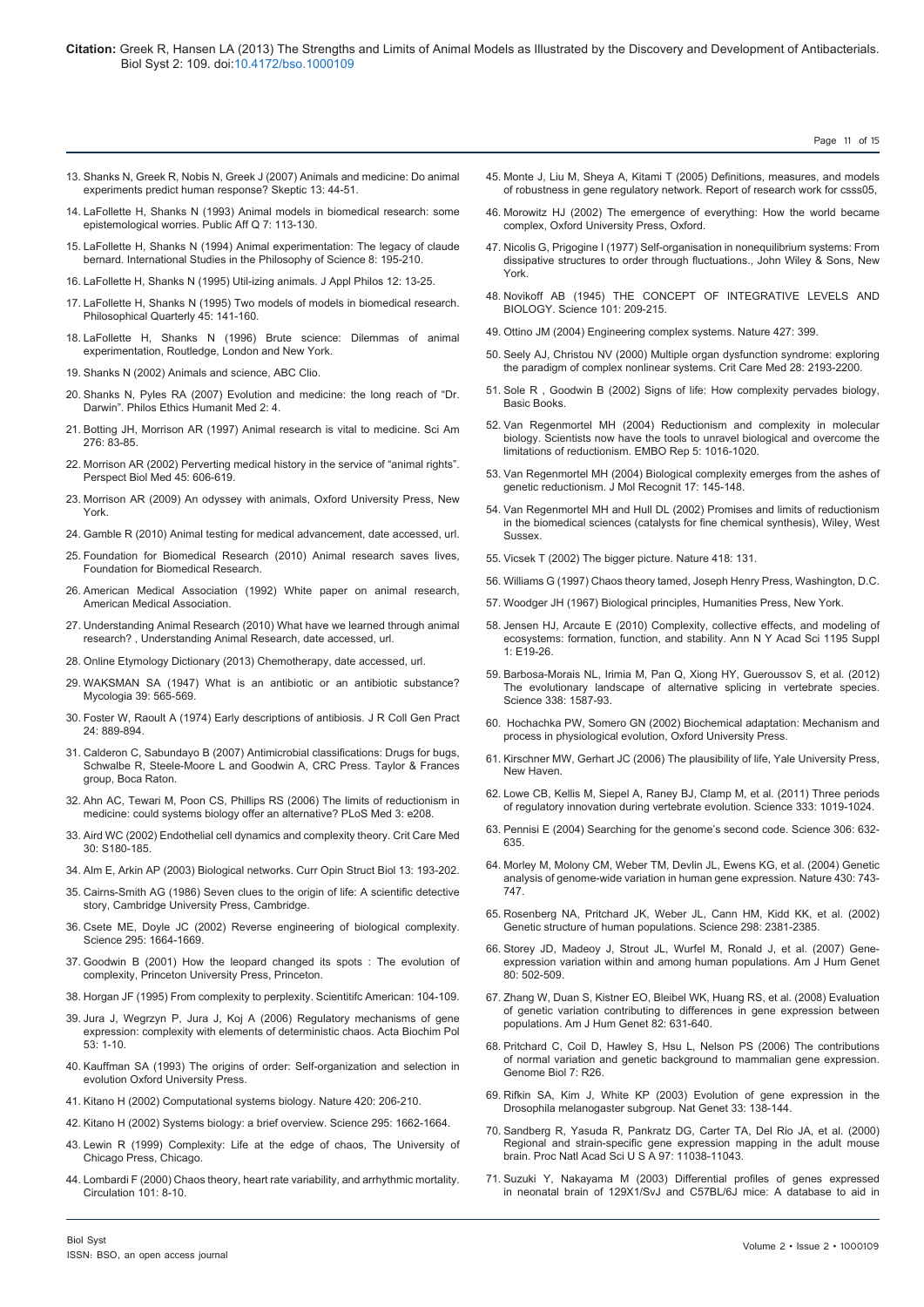[analyzing DNA microarrays using nonisogenic gene-targeted mice. DNA Res](http://www.ncbi.nlm.nih.gov/pubmed/15029957) [10: 263-275.](http://www.ncbi.nlm.nih.gov/pubmed/15029957)

- 72. [Kenny EE, Timpson NJ, Sikora M, Yee MC, Moreno-Estrada A, et al. \(2012\)](http://www.ncbi.nlm.nih.gov/pubmed/22556244) [Melanesian blond hair is caused by an amino acid change in TYRP1. Science](http://www.ncbi.nlm.nih.gov/pubmed/22556244) [336: 554.](http://www.ncbi.nlm.nih.gov/pubmed/22556244)
- 73. [Gur Barzilai M, Reitzel AM, Kraus JE, Gordon D, Technau U, et al. \(2012\)](http://www.ncbi.nlm.nih.gov/pubmed/22854023) [Convergent evolution of sodium ion selectivity in metazoan neuronal signaling.](http://www.ncbi.nlm.nih.gov/pubmed/22854023) [Cell Rep 2: 242-248.](http://www.ncbi.nlm.nih.gov/pubmed/22854023)
- 74. [Odeen A, Håstad O \(2013\) The phylogenetic distribution of ultraviolet sensitivity](http://www.ncbi.nlm.nih.gov/pubmed/23394614) [in birds. BMC Evol Biol 13: 36.](http://www.ncbi.nlm.nih.gov/pubmed/23394614)
- 75. [Natalio F, Corrales TP, Panthöfer M, Schollmeyer D, Lieberwirth I, et al.](http://www.ncbi.nlm.nih.gov/pubmed/23493708) [\(2013\) Flexible minerals: self-assembled calcite spicules with extreme bending](http://www.ncbi.nlm.nih.gov/pubmed/23493708) [strength. Science 339: 1298-1302.](http://www.ncbi.nlm.nih.gov/pubmed/23493708)
- 76. [Greek R, Rice MJ \(2012\) Animal models and conserved processes. Theor Biol](http://www.ncbi.nlm.nih.gov/pubmed/22963674) [Med Model 9: 40.](http://www.ncbi.nlm.nih.gov/pubmed/22963674)
- 77. [Krakauer DC, Collins JP, Erwin D, Flack JC, Fontana W, et al. \(2011\) The](http://www.ncbi.nlm.nih.gov/pubmed/21315730) [challenges and scope of theoretical biology. J Theor Biol 276: 269-276.](http://www.ncbi.nlm.nih.gov/pubmed/21315730)
- 78. J.Burdon-Sanderson (1871) 13th report of the medical officer of the privy council, append 5. H.M.S.O. P48.
- 79. [Sneader W \(1985\) Drug discovery: The evolution of modern medicine John](http://www.ebay.com.au/itm/Sneader-Walter-Drug-Discovery-Evolution-Modern-Medicine-A-Wiley-medic-/321023995435) [Wiley and Sons.](http://www.ebay.com.au/itm/Sneader-Walter-Drug-Discovery-Evolution-Modern-Medicine-A-Wiley-medic-/321023995435)
- 80. Cundell AM (2003) Historical perspective on methods development, C.Easter M, CRC Press, Boca Raton.
- 81. [Roberts W \(1874\) Studies on biogenesis. Phil Trans R Soc 164: 457-77](http://rstl.royalsocietypublishing.org/content/164/457.full.pdf+html).
- 82. Pasteur L, Joubert J (1877) Charbon et septicemie. Compt Rend Acad Sci 85: 101-105.
- 83. [Kingston W \(2008\) Irish contributions to the origins of antibiotics. Ir J Med Sci](http://www.ncbi.nlm.nih.gov/pubmed/18347757) [177: 87-92.](http://www.ncbi.nlm.nih.gov/pubmed/18347757)
- 84. [Foster J, Woodruff H \(1946\) Antibiotic substances produced by bacteria. Ann](http://onlinelibrary.wiley.com/doi/10.1111/j.1749-6632.2010.05887.x/abstract) [NY Acad Sci 48: 87-98.](http://onlinelibrary.wiley.com/doi/10.1111/j.1749-6632.2010.05887.x/abstract)
- 85. Babes V, Connais J (1885). Med Prat (Paris) 7: 321.
- 86. Garre C (1887) Ueber antagonisten unter bacterien. Correspondenzblatt Schweiz Aertze 17: 385.
- 87. Emmerich R (1887) Die heilung des milzbrandes. Arch Hyg 6: 442-501.
- 88. Koch R (1876) Untersuchungen ueber bakterien v. Die aetiologie der milzbrandkrankheit, begruendent auf die entwicklungsgeschichte des bacillus anthracis. Beitr z Biol D Pflanzen 2: 277-310.
- 89. Koch R (1881) Zur untersuchung von pathogenen organismen (methods for the study of pathogenic organisms). Mitthdungen uus dem Kaiserlichen Gesundbeitsamte 1: 1-48.
- 90. Hardy J (2008) Agar and the quest to isolate pure cultures, Hardy Diagnostics, date accessed, url.
- 91. Loeffler F (1884) Mittheil. Kaiserl. . Gesunheitsante.
- 92. [Brock T \(1998\) Robert koch: A life in medicine and bacteriology, Science](http://www.ncbi.nlm.nih.gov/pmc/articles/PMC1036160/) [Technical Publications, Madison.](http://www.ncbi.nlm.nih.gov/pmc/articles/PMC1036160/)
- 93. Ehrlich P (1885) Das sauerstoff-bedurfniss des organismus, eine farbanalytische studie, Hirschwald, Berlin.
- 94. von Freudenreiche E (1888) De l'antagonisme des bacterieset de l'immunite qu'il confere aux milieux de culture. Ann Inst Pasteur 2: 200-206.
- 95. Bouchard C (1889) L'influence qu'exerce sur la maladie charbonneuse l'inoculation du bacille pyocyanique. C R Acad Sci 108: 713-714.
- 96. Dufrenoy J (1947) Les methodes auxanographiques et leur application au dosage des antibiotiques. Annales de Parasitologie Humaine et Comparee 22: 449-79.
- 97. [THAYER JD, MARTIN JE Jr \(1964\) A SELECTIVE MEDIUM FOR THE](http://www.ncbi.nlm.nih.gov/pubmed/14105729) [CULTIVATION OF N. GONORRHOEAE AND N. MENINGITIDIS. Public Health](http://www.ncbi.nlm.nih.gov/pubmed/14105729) [Rep 79: 49-57.](http://www.ncbi.nlm.nih.gov/pubmed/14105729)
- 98. [Smith A \(2007\) History of the agar plate, LabNews.co.uk.](http://www.labnews.co.uk/features/history-of-the-agar-plate/)
- 99. [Mitsuoka T, Sega T, Yamamoto S \(1964\) \[A new selective medium for](http://www.ncbi.nlm.nih.gov/pubmed/5831893) [Bacteroides\]. Zentralbl Bakteriol Orig 195: 69-79.](http://www.ncbi.nlm.nih.gov/pubmed/5831893)

100.[Potuzník V, Hausner O \(1968\) Further improvement of a selective medium](http://www.ncbi.nlm.nih.gov/pubmed/4975925)  [with antibiotics for the cultivation of N. gonorrhoeae \(preliminary report\). J Hyg](http://www.ncbi.nlm.nih.gov/pubmed/4975925)  [Epidemiol Microbiol Immunol 12: 240.](http://www.ncbi.nlm.nih.gov/pubmed/4975925)

Page 12 of 15

- 101.Tiberio V (1895) Sugli estratti di alcune muffe. Annali di Igiene Sperimentale  $5.91-103$
- 102. Gosio B (1896) Ricerdre batteriologiche chirmide sulle alterazioni del mais. Rivista d'Ingienne e Sanita Pubblica Ann 7: 825-68.
- 103. Beijerinck MW (1901) Anhaufungsversuche mit ureumbakterien. Centralblatt f Bakteriologie, II: 33-61.
- 104.[Madigan M, Martinko J \(2006\) Brock biology of microorganisms \(11th edn\),](http://www.amazon.com/Brock-Biology-Of-Microorganisms-11th/dp/B0028IGIJE)  [Prentice Hall.](http://www.amazon.com/Brock-Biology-Of-Microorganisms-11th/dp/B0028IGIJE)
- 105.[Riethmiller S \(2005\) From Atoxyl to Salvarsan: searching for the magic bullet.](http://www.ncbi.nlm.nih.gov/pubmed/16103665)  [Chemotherapy 51: 234-242.](http://www.ncbi.nlm.nih.gov/pubmed/16103665)
- 106. Ehrlich P, Hata S (1910) Die experimentalle chemotherapie der spirillosen, Springer, Berlin.
- 107.[Sepkowitz KA \(2011\) One hundred years of Salvarsan. N Engl J Med 365:](http://www.ncbi.nlm.nih.gov/pubmed/21793743)  [291-293.](http://www.ncbi.nlm.nih.gov/pubmed/21793743)
- 108.[Willcox WH, Webster J \(1916\) THE TOXICOLOGY OF SALVARSAN:](http://www.ncbi.nlm.nih.gov/pubmed/20768069)  [DIOXYDIAMIDO-ARSENO-BENZOL \(SALVARSAN OR KHARSIVAN\). Br](http://www.ncbi.nlm.nih.gov/pubmed/20768069)  Med J 1: 473-478
- 109.[Aminov RI \(2010\) A brief history of the antibiotic era: lessons learned and](http://www.ncbi.nlm.nih.gov/pubmed/21687759)  [challenges for the future. Front Microbiol 1: 134.](http://www.ncbi.nlm.nih.gov/pubmed/21687759)
- 110.[Willcox RR, Guthe T \(1966\) Treponema pallidum. A bibliographical review of](http://www.ncbi.nlm.nih.gov/pmc/articles/PMC2476063/)  [the morphology, culture and survival of t. Pallidum and associated organisms.](http://www.ncbi.nlm.nih.gov/pmc/articles/PMC2476063/)  [Bull World Health Organ 35: 5-169.](http://www.ncbi.nlm.nih.gov/pmc/articles/PMC2476063/)
- 111. Schamberg JF, Kolmer JA, Raiziss GW (1919) Chemotherapy of mercurial compounds. In trans coll physicians philadelphia (1917) [3] 39, 33-76. Reviewed by jospeh s hepburn, Crane E and Hockett E, American Chemical Society. Eschenbach Publishing, Easton.
- 112. [Swift HF \(1915\) Intraspinal therapy in syphilis of the central nervous system.](http://jama.jamanetwork.com/article.aspx?articleid=446044)  JAMA 65
- 113.[Swift HF \(1916\) A STUDY OF SERUM SALVARSANIZED IN VITRO. J Exp](http://www.ncbi.nlm.nih.gov/pubmed/19868049)  Med 24: 373-386
- 114.[Bronfenbrenner J \(1915\) A new principle in isolation of spirochetes in pure](http://ebm.rsmjournals.com/content/12/6/136.extract?related-urls=yes&legid=rsmebm;12/6/136)  [culture. Proc Soc Exp Biol Med 12: 136.](http://ebm.rsmjournals.com/content/12/6/136.extract?related-urls=yes&legid=rsmebm;12/6/136)
- 115.Bronfenbrenner J, Noguchi H (1913) On the resistance of various spirochetes to the action of chemical and physical agents. J Pharmacol and Exp Therap 4: 333-339.
- 116.[Bronfenbrenner J, Schlesinger MJ \(1920\) Generalized infection in syphilitic](http://ebm.rsmjournals.com/content/18/3/94.extract)  [rabbits resulting from the inadequate salvarsan therapy. Proceedings of the](http://ebm.rsmjournals.com/content/18/3/94.extract)  [Society for Experimental Biology and Medicine 18: 94-95.](http://ebm.rsmjournals.com/content/18/3/94.extract)
- 117. Fox H (1913) Special report. The 17th international congress of medicine. Dermatological section, MacKee GM, Rebman Coompany, New York.
- 118. [Fraser CM, Norris SJ, Weinstock GM, White O, Sutton GG, et al. \(1998\)](http://www.ncbi.nlm.nih.gov/pubmed/9665876)  [Complete genome sequence of Treponema pallidum, the syphilis spirochete.](http://www.ncbi.nlm.nih.gov/pubmed/9665876)  [Science 281: 375-388.](http://www.ncbi.nlm.nih.gov/pubmed/9665876)
- 119.Eisenberg P (1913). Zbl Bakteriol, Parasiten u Infektkr 71: 420.
- 120.[Ostromislensky I \(1934\) Note on bacteriostatic azo compounds. J Am Chem](http://pubs.acs.org/doi/abs/10.1021/ja01323a019)  [Soc 56: 1713-14.](http://pubs.acs.org/doi/abs/10.1021/ja01323a019)
- 121.[Garrod L, Lambert H, O'Grady F \(1973\) Antibiotics and chemotherapy,](http://www.karger.com/BookSeries/Home/223879)  [Livingston, London.](http://www.karger.com/BookSeries/Home/223879)
- 122.Domagk G (1935) Ein beitrag zur chemotherapie der bakteriellen infektionen. Deutsch Med Wschr 61: 250-53.
- 123.[Bentley R \(2009\) Different roads to discovery; Prontosil \(hence sulfa drugs\)](http://www.ncbi.nlm.nih.gov/pubmed/19283418)  [and penicillin \(hence beta-lactams\). J Ind Microbiol Biotechnol 36: 775-786.](http://www.ncbi.nlm.nih.gov/pubmed/19283418)
- 124.[Lesch J \(2007\) The first miracle drugs. How the sulfa drugs transformed](http://www.amazon.com/First-Miracle-Drugs-Transformed-Medicine/dp/019518775X)  [medicine, Oxford University Press, New York.](http://www.amazon.com/First-Miracle-Drugs-Transformed-Medicine/dp/019518775X)
- 125.[Colebrook L \(1936\) Prevention of Puerperal Sepsis: A Call to Action. Br Med](http://www.ncbi.nlm.nih.gov/pubmed/20779917)  [J 1: 1257-1258.](http://www.ncbi.nlm.nih.gov/pubmed/20779917)
- 126.[Lesch JE \(1993\) Chemistry and biomedicine in an industrial setting: The](http://130.203.133.150/showciting;jsessionid=187EAD5EA5DEA4D39B8083423117A11F?cid=8931411)  [invention of the sulfa drugs, Mauskopf SH, University of Pennsylvania Press,](http://130.203.133.150/showciting;jsessionid=187EAD5EA5DEA4D39B8083423117A11F?cid=8931411)  **Philadelphia**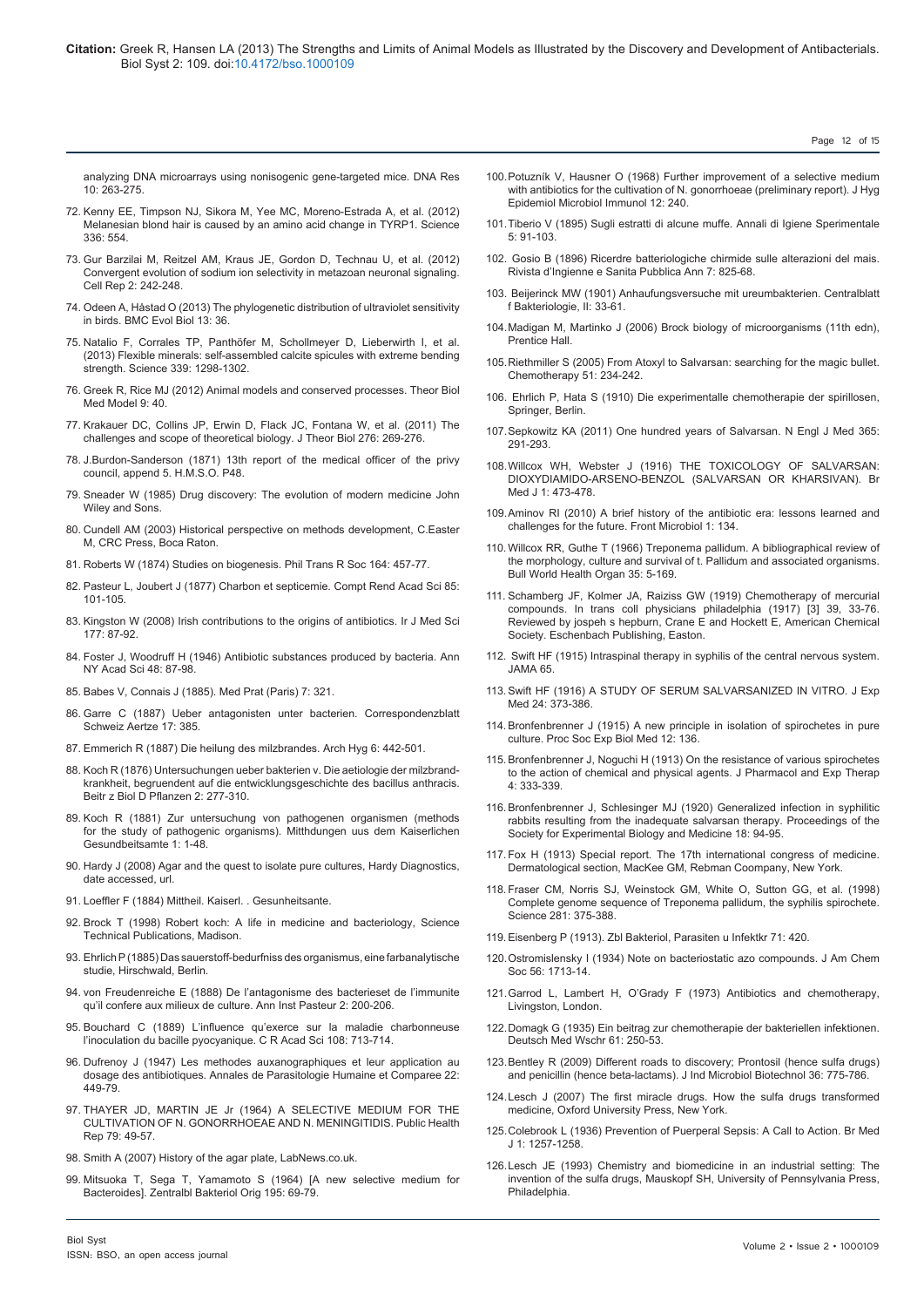127.[Bickel MH \(1988\) The development of sulfonamides \(1932-1938\) as a focal](http://www.ncbi.nlm.nih.gov/pubmed/3042521) [point in the history of chemotherapy. Gesnerus 45 Pt 1: 67-86.](http://www.ncbi.nlm.nih.gov/pubmed/3042521)

128.[Dubos RJ \(1939\) studies on a bactericidal agent extracted from a soil](http://www.ncbi.nlm.nih.gov/pubmed/19870886) [bacillus : ii. protective effect of the bactericidal agent against experimental](http://www.ncbi.nlm.nih.gov/pubmed/19870886) [pneumococcus infections in mice. J Exp Med 70: 11-17.](http://www.ncbi.nlm.nih.gov/pubmed/19870886)

- 129.[Dubos RJ \(1939\) Studies on a bactericidal agent extracted from a soil bacillus](http://www.ncbi.nlm.nih.gov/pubmed/19870884) [: i. preparation of the agent. its activity in vitro. J Exp Med 70: 1-10.](http://www.ncbi.nlm.nih.gov/pubmed/19870884)
- 130.[Dubos RJ, Cattaneo C \(1939\) Studies on a bactericidal agent extracted from](http://www.ncbi.nlm.nih.gov/pubmed/19870906) [a soil bacillus : iii. preparation and activity of a protein-free fraction. J Exp Med](http://www.ncbi.nlm.nih.gov/pubmed/19870906) [70: 249-256.](http://www.ncbi.nlm.nih.gov/pubmed/19870906)
- 131.[Avery OT, Dubos R \(1930\) the specific action of a bacterial enzyme on](http://www.ncbi.nlm.nih.gov/pubmed/17838541) [pneumococci of type iii. Science 72: 151-152.](http://www.ncbi.nlm.nih.gov/pubmed/17838541)
- 132.[Avery OT, Goebel WF, Babers FH \(1932\) chemo-immunological studies on](http://www.ncbi.nlm.nih.gov/pubmed/19870029) [conjugated carbohydrate-proteins : vii. immunological specificity of antigens](http://www.ncbi.nlm.nih.gov/pubmed/19870029) [prepared by combiningalpha- and beta-glucosides of glucose with proteins. J](http://www.ncbi.nlm.nih.gov/pubmed/19870029) [Exp Med 55: 769-780.](http://www.ncbi.nlm.nih.gov/pubmed/19870029)
- 133.[dubos r, avery ot \(1931\) decomposition of the capsular polysaccharide of](http://www.ncbi.nlm.nih.gov/pubmed/19869902) [pneumococcus type iii by a bacterial enzyme. J Exp Med 54: 51-71.](http://www.ncbi.nlm.nih.gov/pubmed/19869902)
- 134.[Van Epps HL \(2006\) René Dubos: unearthing antibiotics. J Exp Med 203: 259.](http://www.ncbi.nlm.nih.gov/pubmed/16528813)
- 135.[Steffee CH \(1992\) Alexander Fleming and penicillin. The chance of a lifetime?](http://www.ncbi.nlm.nih.gov/pubmed/1614562) [N C Med J 53: 308-310.](http://www.ncbi.nlm.nih.gov/pubmed/1614562)
- 136.[MacFarlane G \(1984\) Alexander fleming: The man and the myth, Harvard](http://www.ncbi.nlm.nih.gov/pmc/articles/PMC1140036/) [University Press, Cambridge.](http://www.ncbi.nlm.nih.gov/pmc/articles/PMC1140036/)
- 137.[Tyndall J \(1876\) Observations on the Optical Deportment of the Atmosphere](http://www.ncbi.nlm.nih.gov/pubmed/20748092) [in Reference to the Phenomena of Putrefaction and Infection. Br Med J 1:](http://www.ncbi.nlm.nih.gov/pubmed/20748092) [121-124.](http://www.ncbi.nlm.nih.gov/pubmed/20748092)
- 138.[Wainwright M \(1993\) The mystery of the plate: Fleming's discovery and](http://www.ncbi.nlm.nih.gov/pubmed/11639213) [contribution to the early development of penicillin. J Med Biogr 1: 59-65.](http://www.ncbi.nlm.nih.gov/pubmed/11639213)
- 139.Hare R Hare r. Uncataloged archives. Wellcome institute for the history of medicine. Letter, december 6, 1955 from dolman to hare, letter december 29, 1955 from rogers to hare, letter june 12, 1955 from craddock to hare. .
- 140.[Swan HT \(1991\) Medicine in Sheffield. Incorporating a developed section on](http://www.ncbi.nlm.nih.gov/pubmed/1808639) [the history of penicillin. Q J Med 81: 1041-1049.](http://www.ncbi.nlm.nih.gov/pubmed/1808639)
- 141.[Diggins FW \(1999\) The true history of the discovery of penicillin, with refutation](http://www.ncbi.nlm.nih.gov/pubmed/10695047) [of the misinformation in the literature. Br J Biomed Sci 56: 83-93.](http://www.ncbi.nlm.nih.gov/pubmed/10695047)
- 142.[Henderson JW \(1997\) The yellow brick road to penicillin: a story of serendipity.](http://www.ncbi.nlm.nih.gov/pubmed/9212774) [Mayo Clin Proc 72: 683-687.](http://www.ncbi.nlm.nih.gov/pubmed/9212774)
- 143.[Florey HW, Chain E, Heatley NG, Jennings MA, Sanders AG, et al. \(1949\)](http://jama.jamanetwork.com/article.aspx?articleid=294336) [Antibiotics: A survey of penicillin, streptomycin, and other antimicrobial](http://jama.jamanetwork.com/article.aspx?articleid=294336) [substances from fungi, actinomycetes, bacteria and plant. Vol ii, Oxford](http://jama.jamanetwork.com/article.aspx?articleid=294336) [University Press, London.](http://jama.jamanetwork.com/article.aspx?articleid=294336)
- 144.[Hedley-Whyte J, Milamed DR \(2009\) Lobar pneumonia treated by Musgrave](http://www.ncbi.nlm.nih.gov/pubmed/19568449) [Park physicians. Ulster Med J 78: 119-128.](http://www.ncbi.nlm.nih.gov/pubmed/19568449)
- 145.[MacFarlane G \(1979\) Howard florey: The making of a great scientist, Oxford](http://books.google.co.in/books/about/Howard_Florey.html?id=vv3aAAAAMAAJ&redir_esc=y) [University Press, Oxford.](http://books.google.co.in/books/about/Howard_Florey.html?id=vv3aAAAAMAAJ&redir_esc=y)
- 146.[Dawson MH, Hobby GL, Meyer K, Chafee EJ \(1941\) Penicillin as a](http://annals.org/article.aspx?articleid=672851) [chemotherapeutic agent. Proceedings of the thirty-third annual meeting of the](http://annals.org/article.aspx?articleid=672851) [american society for clinical investigation held in atlantic city, nj, may 5, 1941.](http://annals.org/article.aspx?articleid=672851) [J Clin Invest 20: 433-65.](http://annals.org/article.aspx?articleid=672851)
- 147.[Laurence WL \(1941\) Giant germicide yielded by mold, New York.](http://books.google.co.in/books?id=6eOlhNkjXaAC&pg=PA111&lpg=PA111&dq=Giant+germicide+yielded+by+mold&source=bl&ots=sy6oaXx-Z3&sig=tE3wAK4HQ4_9zOG6lUBU-vnmGGU&hl=en&sa=X&ei=3ql6Ua-FGsf5rAfOvoG4Bg&ved=0CC4Q6AEwAA#v=onepage&q=Giant germicide yielded by)
- 148.[Weisse AB \(1991\) The long pause. The discovery and rediscovery of penicillin.](http://www.ncbi.nlm.nih.gov/pubmed/1869613) [Hosp Pract \(Off Ed\) 26: 93-96, 101-4, 107 passim.](http://www.ncbi.nlm.nih.gov/pubmed/1869613)
- 149. [Parke DV \(1994\) Clinical pharmacokinetics in Drug safety evaluation. ATLA](http://openagricola.nal.usda.gov/Record/IND20499477) [22: 207-209.](http://openagricola.nal.usda.gov/Record/IND20499477)
- 150.Florey H (1953) The advance of chemotherapy by animal experiment. Conquest 41: 12.
- 151.[Koppanyi T, Avery MA \(1966\) Species differences and the clinical trial of new](http://www.ncbi.nlm.nih.gov/pubmed/5327179) [drugs: a review. Clin Pharmacol Ther 7: 250-270.](http://www.ncbi.nlm.nih.gov/pubmed/5327179)
- 152.[Allison VD \(1974\) Personal recollections of Sir Almroth Wright and Sir](http://www.ncbi.nlm.nih.gov/pubmed/4612919) [Alexander Fleming. Ulster Med J 43: 89-98.](http://www.ncbi.nlm.nih.gov/pubmed/4612919)
- 153.[Harare DM, Rake C, McKee CM, MacPhillamy HB \(1943\) The toxicity of](http://journals.lww.com/amjmedsci/Citation/1943/11000/The_Toxicity_of_Penicillin_As_Prepared_for.11.aspx) [penicillin as prepared for clinical use. Am J M Sc 206: 642-652.](http://journals.lww.com/amjmedsci/Citation/1943/11000/The_Toxicity_of_Penicillin_As_Prepared_for.11.aspx)

154.[SCHNEIERSON SS, PERLMAN E \(1956\) Toxicity of penicillin for the Syrian](http://www.ncbi.nlm.nih.gov/pubmed/13297761)  [hamster. Proc Soc Exp Biol Med 91: 229-230.](http://www.ncbi.nlm.nih.gov/pubmed/13297761)

Page 13 of 15

- 155.[MOLITOR H \(1946\) The pharmacology of streptomycin. J Bacteriol 51: 634.](http://www.ncbi.nlm.nih.gov/pubmed/21064750)
- 156.[HINSHAW HC, FELDMAN WH, PFUETZE KH \(1946\) Streptomycin in](http://www.ncbi.nlm.nih.gov/pubmed/20274624)  [treatment of clinical tuberculosis. Am Rev Tuberc 54: 191-203.](http://www.ncbi.nlm.nih.gov/pubmed/20274624)
- 157.[Schatz A, Bugie E, Waksman SA \(2005\) Streptomycin, a substance exhibiting](http://www.ncbi.nlm.nih.gov/pubmed/16056018)  [antibiotic activity against gram-positive and gram-negative bacteria. 1944. Clin](http://www.ncbi.nlm.nih.gov/pubmed/16056018)  [Orthop Relat Res : 3-6.](http://www.ncbi.nlm.nih.gov/pubmed/16056018)
- 158.[Waksman SA, Schatz A, Reynolds DM \(1946\) Production of antibiotic](http://onlinelibrary.wiley.com/doi/10.1111/j.1749-6632.2010.05861.x/abstract)  [substances by actinomycetes. Ann NY Acad Sci 48: 73-85.](http://onlinelibrary.wiley.com/doi/10.1111/j.1749-6632.2010.05861.x/abstract)
- 159.[Bush K \(2010\) The coming of age of antibiotics: discovery and therapeutic](http://www.ncbi.nlm.nih.gov/pubmed/21175674)  [value. Ann N Y Acad Sci 1213: 1-4.](http://www.ncbi.nlm.nih.gov/pubmed/21175674)
- 160.[Waksman SA, H.B.Woodruff \(1942\) Streptothricin, a new selective](http://ebm.rsmjournals.com/content/49/2/207.abstract)  [bacteriostatic and bactericidal agent particularly active against gram-negative](http://ebm.rsmjournals.com/content/49/2/207.abstract)  [bacteria. . Proc Soc Exp Biol Med 49: 207-210.](http://ebm.rsmjournals.com/content/49/2/207.abstract)
- 161.[Waksman SA, Woodruff HB \(1940\) The Soil as a Source of Microorganisms](http://www.ncbi.nlm.nih.gov/pubmed/16560371)  [Antagonistic to Disease-Producing Bacteria. J Bacteriol 40: 581-600.](http://www.ncbi.nlm.nih.gov/pubmed/16560371)
- 162.[Wainwright M \(1991\) Streptomycin: discovery and resultant controversy. Hist](http://www.ncbi.nlm.nih.gov/pubmed/1882032)  [Philos Life Sci 13: 97-124.](http://www.ncbi.nlm.nih.gov/pubmed/1882032)
- 163.[Schatz A \(1993\) The true story of the discovery of streptomycin. Actinomycetes](http://www.albertschatzphd.com/?cat=articles&subcat=streptomycin&itemnum=001)  [2: 27-39.](http://www.albertschatzphd.com/?cat=articles&subcat=streptomycin&itemnum=001)
- 164.[Schatz A, Waksman SA \(1944\) Effect of streptomycin upon mycobacterium](http://ebm.rsmjournals.com/content/57/2/244.abstract)  [tuberculosis and related organisms. Proc Soc Expt Biol & Med 57: 244-48.](http://ebm.rsmjournals.com/content/57/2/244.abstract)
- 165.[Smith DG, Waksman SA \(1947\) Tuberculostatic and Tuberculocidal Properties](http://www.ncbi.nlm.nih.gov/pubmed/16561356)  [of Streptomycin. J Bacteriol 54: 253-261.](http://www.ncbi.nlm.nih.gov/pubmed/16561356)
- 166.[YOUMANS GP, YOUMANS AS, OSBORNE RR \(1947\) The combined effect](http://www.ncbi.nlm.nih.gov/pubmed/20269417)  [of streptomycin and para-aminosalicylic acid on experimental tuberculosis in](http://www.ncbi.nlm.nih.gov/pubmed/20269417)  [mice. J Lancet 67: 403.](http://www.ncbi.nlm.nih.gov/pubmed/20269417)
- 167.[Graessle OE and Pietrowski JJ \(1949\) The in vitro effect of para-aminosalicylic](http://www.ncbi.nlm.nih.gov/pmc/articles/PMC385542/)  [acid \(pas\) in preventing acquired resistance to streptomycin by mycobacterium](http://www.ncbi.nlm.nih.gov/pmc/articles/PMC385542/)  [tuberculosis. Journal of bacteriology 57: 459-64.](http://www.ncbi.nlm.nih.gov/pmc/articles/PMC385542/)
- 168.[CORPER HJ, COHN ML \(1949\) The probable mechanism of streptomycin](http://www.ncbi.nlm.nih.gov/pubmed/18109883)  [action in tuberculosis. Yale J Biol Med 21: 181-200.](http://www.ncbi.nlm.nih.gov/pubmed/18109883)
- 169.[\(1957\) TOXICITY of streptomycin. Br Med J 1: 1466-1467.](http://www.ncbi.nlm.nih.gov/pubmed/13436825)
- 170.[Waksman SA \(1952\) Nobel lecture. Streptomycin: Background, isolation,](http://www.nobelprize.org/nobel_prizes/medicine/laureates/1952/waksman-lecture.html)  [properties, and utilization, Noble Foundation.](http://www.nobelprize.org/nobel_prizes/medicine/laureates/1952/waksman-lecture.html)
- 171.[Johnson JI, Decker S, Zaharevitz D, Rubinstein LV, Venditti JM, et al. \(2001\)](http://www.ncbi.nlm.nih.gov/pubmed/11355958)  [Relationships between drug activity in NCI preclinical in vitro and in vivo](http://www.ncbi.nlm.nih.gov/pubmed/11355958)  [models and early clinical trials. Br J Cancer 84: 1424-1431.](http://www.ncbi.nlm.nih.gov/pubmed/11355958)
- 172.[Suggitt M, Bibby MC \(2005\) 50 years of preclinical anticancer drug screening:](http://www.ncbi.nlm.nih.gov/pubmed/15709162)  [empirical to target-driven approaches. Clin Cancer Res 11: 971-981.](http://www.ncbi.nlm.nih.gov/pubmed/15709162)
- 173.[FDA \(2006\) FDA issues advice to make earliest stages of clinical Drug](http://www.fda.gov/NewsEvents/Newsroom/PressAnnouncements/2006/ucm108576.htm)  [development more efficient, FDA.](http://www.fda.gov/NewsEvents/Newsroom/PressAnnouncements/2006/ucm108576.htm)
- 174.[Gura T \(1997\) Systems for identifying new drugs are often faulty. Science](http://www.ncbi.nlm.nih.gov/pubmed/9381203)  [278: 1041-1042.](http://www.ncbi.nlm.nih.gov/pubmed/9381203)
- 175.[Reuters \(2011\) U.S. To develop chip that tests if a drug is toxic, Reuters.](http://www.reuters.com/article/2011/09/16/us-drugs-chip-idUSTRE78F5KX20110916)
- 176.[Björquist P, Sartipy P, Strehl R, Hyllner J \(2007\) Human es cell derived](http://www.ddw-online.com/therapeutics/p92860-human es cell derived functional cells as tools in drug discovery.  winter 2007.html)  [functional cells as tools in drug discovery. Drug Discovery World: 17-24.](http://www.ddw-online.com/therapeutics/p92860-human es cell derived functional cells as tools in drug discovery.   winter 2007.html)
- 177.[Kola I, Landis J \(2004\) Can the pharmaceutical industry reduce attrition rates?](http://www.ncbi.nlm.nih.gov/pubmed/15286737)  [Nat Rev Drug Discov 3: 711-715.](http://www.ncbi.nlm.nih.gov/pubmed/15286737)
- 178.[Arrowsmith J \(2011\) Trial watch: phase III and submission failures: 2007-](http://www.ncbi.nlm.nih.gov/pubmed/21283095) [2010. Nat Rev Drug Discov 10: 87.](http://www.ncbi.nlm.nih.gov/pubmed/21283095)
- 179.[Markou A, Chiamulera C, Geyer MA, Tricklebank M, Steckler T \(2009\)](http://www.ncbi.nlm.nih.gov/pubmed/18830240)  [Removing obstacles in neuroscience drug discovery: the future path for animal](http://www.ncbi.nlm.nih.gov/pubmed/18830240)  [models. Neuropsychopharmacology 34: 74-89.](http://www.ncbi.nlm.nih.gov/pubmed/18830240)
- 180.[Morgan P, Van Der Graaf PH, Arrowsmith J, Feltner DE, Drummond KS, et al.](http://www.ncbi.nlm.nih.gov/pubmed/22227532)  [\(2012\) Can the flow of medicines be improved? Fundamental pharmacokinetic](http://www.ncbi.nlm.nih.gov/pubmed/22227532)  [and pharmacological principles toward improving Phase II survival. Drug](http://www.ncbi.nlm.nih.gov/pubmed/22227532)  [Discov Today 17: 419-424.](http://www.ncbi.nlm.nih.gov/pubmed/22227532)
- 181.[Paul SM, Mytelka DS, Dunwiddie CT, Persinger CC, Munos BH, et al. \(2010\)](http://www.ncbi.nlm.nih.gov/pubmed/20168317)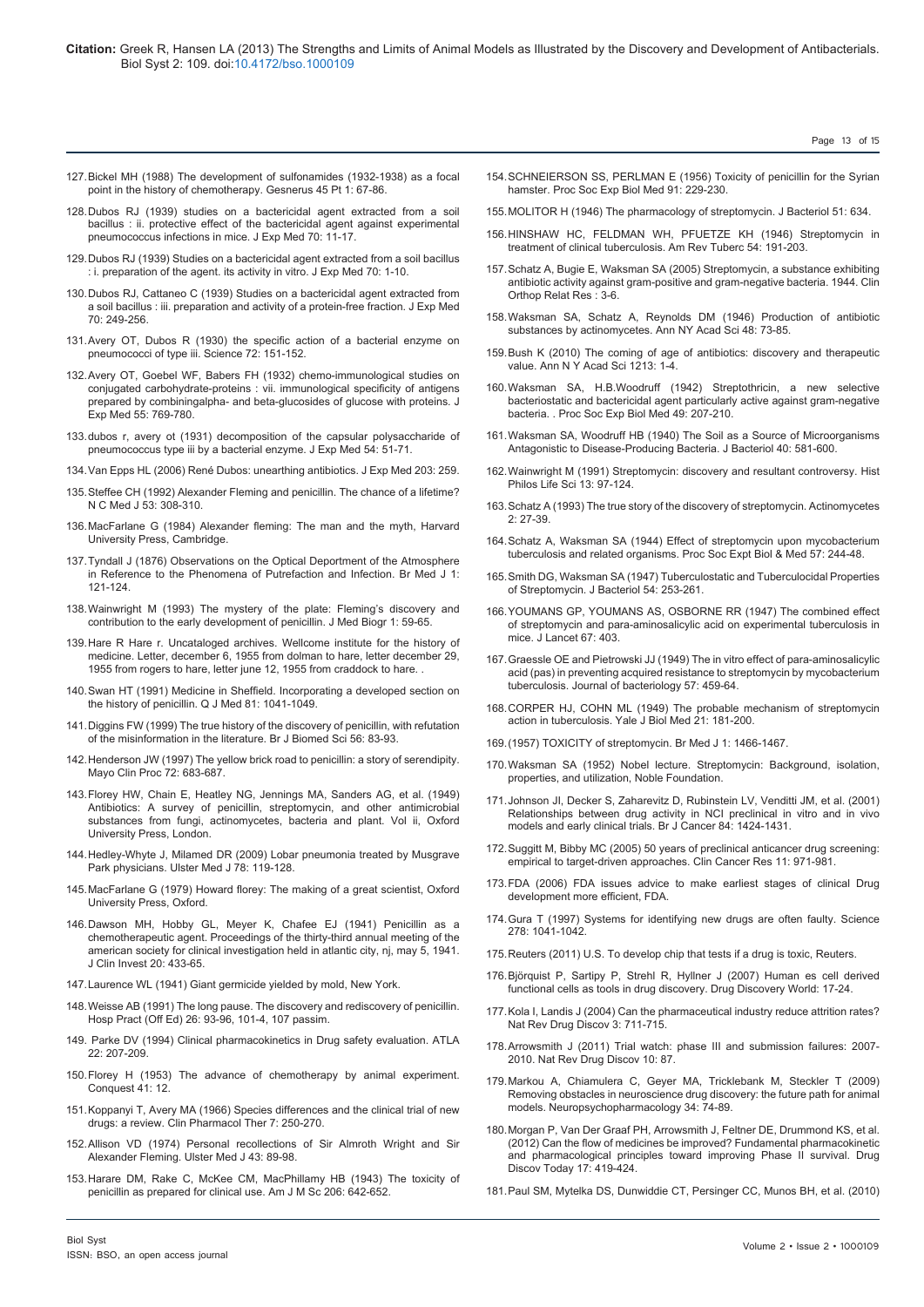[How to improve R&D productivity: the pharmaceutical industry's grand](http://www.ncbi.nlm.nih.gov/pubmed/20168317) [challenge. Nat Rev Drug Discov 9: 203-214.](http://www.ncbi.nlm.nih.gov/pubmed/20168317)

- 182.[Millan MJ, Agid Y, Brüne M, Bullmore ET, Carter CS, et al. \(2012\) Cognitive](http://www.ncbi.nlm.nih.gov/pubmed/22293568) [dysfunction in psychiatric disorders: characteristics, causes and the quest for](http://www.ncbi.nlm.nih.gov/pubmed/22293568) [improved therapy. Nat Rev Drug Discov 11: 141-168.](http://www.ncbi.nlm.nih.gov/pubmed/22293568)
- 183.[Buchanan RW, Keefe RS, Umbricht D, Green MF, Laughren T, et al. \(2011\)](http://www.ncbi.nlm.nih.gov/pubmed/20410237) [The FDA-NIMH-MATRICS guidelines for clinical trial design of cognitive](http://www.ncbi.nlm.nih.gov/pubmed/20410237)[enhancing drugs: what do we know 5 years later? Schizophr Bull 37: 1209-](http://www.ncbi.nlm.nih.gov/pubmed/20410237) [1217.](http://www.ncbi.nlm.nih.gov/pubmed/20410237)
- 184.[Spedding M, Jay T, Costa e Silva J, Perret L \(2005\) A pathophysiological](http://www.ncbi.nlm.nih.gov/pubmed/15931256) [paradigm for the therapy of psychiatric disease. Nat Rev Drug Discov 4: 467-](http://www.ncbi.nlm.nih.gov/pubmed/15931256) [476.](http://www.ncbi.nlm.nih.gov/pubmed/15931256)
- 185.[Enna SJ, Williams M \(2009\) Defining the role of pharmacology in the emerging](http://www.ncbi.nlm.nih.gov/pubmed/20230758) [world of translational research. Adv Pharmacol 57: 1-30.](http://www.ncbi.nlm.nih.gov/pubmed/20230758)
- 186.[Collins FS \(2011\) Reengineering translational science: the time is right. Sci](http://www.ncbi.nlm.nih.gov/pubmed/21734173) [Transl Med 3: 90cm17.](http://www.ncbi.nlm.nih.gov/pubmed/21734173)
- 187.[Albani S, Prakken B \(2009\) The advancement of translational medicine-from](http://www.ncbi.nlm.nih.gov/pubmed/19734876) [regional challenges to global solutions. Nat Med 15: 1006-1009.](http://www.ncbi.nlm.nih.gov/pubmed/19734876)
- 188.Hurko O (2006) Understanding the strategic importance of biomarkers for the discovery and early development phases. Drug Discovery World: 63-74.
- 189. Gad S (2007) Preface, Gad S, CRC Press, Boca Raton.
- 190.[Calabrese EJ \(1991\) Principles of animal extrapolation, CRC Press, Boca](http://www.amazon.com/Principles-Animal-Extrapolation-Edward-Calabrese/dp/0873714105) **Raton**
- 191.[Shah VP, Flynn GL, Guy RH, Maibach HI, Schaefer H, et al. \(1991\) Workshop](http://www.ncbi.nlm.nih.gov/pubmed/1685087) [report on in vivo percutaneous penetration/absorption. Washington D.C., May](http://www.ncbi.nlm.nih.gov/pubmed/1685087) [1-3, 1989. Skin Pharmacol 4: 220-228.](http://www.ncbi.nlm.nih.gov/pubmed/1685087)
- 192.[Barber ED, Teetsel NM, Kolberg KF, Guest D \(1992\) A comparative study of](http://www.ncbi.nlm.nih.gov/pubmed/1426706) [the rates of in vitro percutaneous absorption of eight chemicals using rat and](http://www.ncbi.nlm.nih.gov/pubmed/1426706) [human skin. Fundam Appl Toxicol 19: 493-497.](http://www.ncbi.nlm.nih.gov/pubmed/1426706)
- 193.[Scott RC, Batten PL, Clowes HM, Jones BK, Ramsey JD \(1992\) Further](http://www.ncbi.nlm.nih.gov/pubmed/1426705) [validation of an in vitro method to reduce the need for in vivo studies for](http://www.ncbi.nlm.nih.gov/pubmed/1426705) [measuring the absorption of chemicals through rat skin. Fundam Appl Toxicol](http://www.ncbi.nlm.nih.gov/pubmed/1426705) [19: 484-492.](http://www.ncbi.nlm.nih.gov/pubmed/1426705)
- 194.[PLoS Press Release \(2008\) Dalmatian bladder stones caused by gene that](http://www.news.ucdavis.edu/search/news_detail.lasso?id=8853) [regulates uric acid in humans.](http://www.news.ucdavis.edu/search/news_detail.lasso?id=8853)
- 195.[Mahmood I \(2000\) Can absolute oral bioavailability in humans be predicted](http://www.ncbi.nlm.nih.gov/pubmed/10962646) [from animals? A comparison of allometry and different indirect methods. Drug](http://www.ncbi.nlm.nih.gov/pubmed/10962646) [Metabol Drug Interact 16: 143-155.](http://www.ncbi.nlm.nih.gov/pubmed/10962646)
- 196.[Fox JG, Thibert P, Arnold DL, Krewski DR, Grice HC \(1979\) Toxicology](http://www.ncbi.nlm.nih.gov/pubmed/546701) [studies. II. The laboratory animal. Food Cosmet Toxicol 17: 661-675.](http://www.ncbi.nlm.nih.gov/pubmed/546701)
- 197.[Paxton JW \(1995\) The allometric approach for interspecies scaling of](http://www.ncbi.nlm.nih.gov/pubmed/8593743) [pharmacokinetics and toxicity of anti-cancer drugs. Clin Exp Pharmacol](http://www.ncbi.nlm.nih.gov/pubmed/8593743) [Physiol 22: 851-854.](http://www.ncbi.nlm.nih.gov/pubmed/8593743)
- 198.[Parkinson C, Grasso P \(1993\) The use of the dog in toxicity tests on](http://www.ncbi.nlm.nih.gov/pubmed/8096722) [pharmaceutical compounds. Hum Exp Toxicol 12: 99-109.](http://www.ncbi.nlm.nih.gov/pubmed/8096722)
- 199.[Abelson PH \(1992\) Exaggerated carcinogenicity of chemicals. Science 256:](http://www.ncbi.nlm.nih.gov/pubmed/1609271) [1609.](http://www.ncbi.nlm.nih.gov/pubmed/1609271)
- 200.Smith RL, Caldwell J (1977) Drug metabolism in non-human primates, Parke DV and Smith RL, Taylor & Francis, London.
- 201.[Walker RM, McElligott TF \(1981\) Furosemide induced hepatotoxicity. J Pathol](http://www.ncbi.nlm.nih.gov/pubmed/7328448) [135: 301-314.](http://www.ncbi.nlm.nih.gov/pubmed/7328448)
- 202.Weatherall M (1982) An end to the search for new drugs? Nature 296: 387-90.
- 203.[Bonati M, Latini R, Tognoni G, Young JF, Garattini S \(1984\) Interspecies](http://www.ncbi.nlm.nih.gov/pubmed/6543526) [comparison of in vivo caffeine pharmacokinetics in man, monkey, rabbit, rat,](http://www.ncbi.nlm.nih.gov/pubmed/6543526) [and mouse. Drug Metab Rev 15: 1355-1383.](http://www.ncbi.nlm.nih.gov/pubmed/6543526)
- 204.Health Day (2008) Hormone lowers glucose levels in mice, date accessed, url.
- 205.BBC News (2008) Window into cancer-spread secrets, date accessed, url.
- 206.Caldwell J (1992) Problems and opportunities in toxicity testing arising from species differences in xenobiotic metabolism. Toxicol Lett 64-65 Spec No: 651-9.
- 207.[Serrano D, Lazzeroni M, Zambon CF, Macis D, Maisonneuve P, et al. \(2011\)](http://www.ncbi.nlm.nih.gov/pubmed/20309015)

[Efficacy of tamoxifen based on cytochrome P450 2D6, CYP2C19 and SULT1A1](http://www.ncbi.nlm.nih.gov/pubmed/20309015)  [genotype in the Italian Tamoxifen Prevention Trial. Pharmacogenomics J 11:](http://www.ncbi.nlm.nih.gov/pubmed/20309015)  [100-107.](http://www.ncbi.nlm.nih.gov/pubmed/20309015)

Page 14 of 15

- 208.[Sellers RS, Senese PB, Khan KN \(2004\) Interspecies differences in the](http://www.ncbi.nlm.nih.gov/pubmed/15198071)  [nephrotoxic response to cyclooxygenase inhibition. Drug Chem Toxicol 27:](http://www.ncbi.nlm.nih.gov/pubmed/15198071)  [111-122.](http://www.ncbi.nlm.nih.gov/pubmed/15198071)
- 209.[Walton K, Dorne JL, Renwick AG \(2004\) Species-specific uncertainty factors](http://www.ncbi.nlm.nih.gov/pubmed/14667472)  [for compounds eliminated principally by renal excretion in humans. Food](http://www.ncbi.nlm.nih.gov/pubmed/14667472)  [Chem Toxicol 42: 261-274.](http://www.ncbi.nlm.nih.gov/pubmed/14667472)
- 210.Dixit R, Boelsterli U (2007) Healthy animals and animal models of human disease(s) in safety assessment of human pharmaceuticals, including therapeutic antibodies. Drug Discovery Today 12: 336-42.
- 211. [Hughes B \(2008\) Industry concern over EU hepatotoxicity guidance. Nat Rev](http://www.ncbi.nlm.nih.gov/pubmed/19172685)  [Drug Discov 7: 719.](http://www.ncbi.nlm.nih.gov/pubmed/19172685)
- 212.[Weaver JL, Staten D, Swann J, Armstrong G, Bates M, et al. \(2003\) Detection](http://www.ncbi.nlm.nih.gov/pubmed/14599760)  [of systemic hypersensitivity to drugs using standard guinea pig assays.](http://www.ncbi.nlm.nih.gov/pubmed/14599760)  [Toxicology 193: 203-217.](http://www.ncbi.nlm.nih.gov/pubmed/14599760)
- 213.[Force T, Kolaja KL \(2011\) Cardiotoxicity of kinase inhibitors: the prediction](http://www.ncbi.nlm.nih.gov/pubmed/21283106)  [and translation of preclinical models to clinical outcomes. Nat Rev Drug Discov](http://www.ncbi.nlm.nih.gov/pubmed/21283106)  [10: 111-126.](http://www.ncbi.nlm.nih.gov/pubmed/21283106)
- 214.[Eason CT, Bonner FW, Parke DV \(1990\) The importance of pharmacokinetic](http://www.ncbi.nlm.nih.gov/pubmed/2196638)  [and receptor studies in drug safety evaluation. Regul Toxicol Pharmacol 11:](http://www.ncbi.nlm.nih.gov/pubmed/2196638)  [288-307.](http://www.ncbi.nlm.nih.gov/pubmed/2196638)
- 215.Sankar U (2005) The delicate toxicity balance in Drug discovery. The Scientist 19: 32.
- 216.[Caponigro G, Sellers WR \(2011\) Advances in the preclinical testing of cancer](http://www.ncbi.nlm.nih.gov/pubmed/21358737)  [therapeutic hypotheses. Nat Rev Drug Discov 10: 179-187.](http://www.ncbi.nlm.nih.gov/pubmed/21358737)
- 217.Editors (2011) In this issue. Nat Rev Drug Discov 10: 239-239.
- 218.Leaf C (2004) Why we are losing the war on cancer. Fortune: 77-92.
- 219.[Park BK, Boobis A, Clarke S, Goldring CE, Jones D, et al. \(2011\) Managing](http://www.ncbi.nlm.nih.gov/pubmed/21455238)  [the challenge of chemically reactive metabolites in drug development. Nat Rev](http://www.ncbi.nlm.nih.gov/pubmed/21455238)  [Drug Discov 10: 292-306.](http://www.ncbi.nlm.nih.gov/pubmed/21455238)
- 220.Gad S (2006) Model selection and scaling, Gad S, Informa Healthcare.
- 221.Sarkar SK (2009) Molecular imaging approaches. Drug Discovery World: 33- 38.
- 222.[Fletcher AP \(1978\) Drug safety tests and subsequent clinical experience. J R](http://www.ncbi.nlm.nih.gov/pubmed/712750)  [Soc Med 71: 693-696.](http://www.ncbi.nlm.nih.gov/pubmed/712750)
- 223.Lumley C (1990) Clinical toxicity: Could it have been predicted? Premarketing experience, Lumley C and Walker S, Quay, London.
- 224.Igarashi T (1994) The duration of toxicity studies required to support repeated dosing in clinical investigation—a toxicologists opinion, C Parkinson NM, C Lumley, SR Walker, Kluwer, Boston/UK.
- 225.[Igarashi T, Nakane S, Kitagawa T \(1995\) Predictability of clinical adverse](http://www.ncbi.nlm.nih.gov/pubmed/7473897)  [reactions of drugs by general pharmacology studies. J Toxicol Sci 20: 77-92.](http://www.ncbi.nlm.nih.gov/pubmed/7473897)
- 226.[Igarashi T, Yabe T, Noda K \(1996\) Study design and statistical analysis of](http://www.ncbi.nlm.nih.gov/pubmed/9035061)  [toxicokinetics: a report of JPMA investigation of case studies. J Toxicol Sci](http://www.ncbi.nlm.nih.gov/pubmed/9035061)  [21: 497-504.](http://www.ncbi.nlm.nih.gov/pubmed/9035061)
- 227.[LITCHFIELD JT Jr \(1962\) Symposium on clinical drug evaluation and human](http://www.ncbi.nlm.nih.gov/pubmed/14465857)  [pharmacology. XVI. Evaluation of the safety of new drugs by means of tests in](http://www.ncbi.nlm.nih.gov/pubmed/14465857)  [animals. Clin Pharmacol Ther 3: 665-672.](http://www.ncbi.nlm.nih.gov/pubmed/14465857)
- 228.Heywood R (1990) Clinical toxicity--could it have been predicted? Postmarketing experience., CE Lumley and Walker S, Quay, Lancaster.
- 229.[Greek R, Menache A, Rice MJ \(2012\) Animal models in an age of personalized](http://www.futuremedicine.com/doi/pdf/10.2217/pme.11.89)  [medicine. Personalized Medicine 9: 47-64](http://www.futuremedicine.com/doi/pdf/10.2217/pme.11.89).
- 230.[Cross J, Lee H, Westelinck A, Nelson J, Grudzinskas C, et al. \(2002\)](http://www.ncbi.nlm.nih.gov/pubmed/12426927)  Postmarketing drug dosage changes of 499 FDA-approved new molecular [entities, 1980-1999. Pharmacoepidemiol Drug Saf 11: 439-446.](http://www.ncbi.nlm.nih.gov/pubmed/12426927)
- 231.[Heerdink ER, Urquhart J, Leufkens HG \(2002\) Changes in prescribed drug](http://www.ncbi.nlm.nih.gov/pubmed/12426928)  [doses after market introduction. Pharmacoepidemiol Drug Saf 11: 447-453.](http://www.ncbi.nlm.nih.gov/pubmed/12426928)
- 232.[Clark RW, Sutfin TA, Ruggeri RB, Willauer AT, Sugarman ED, et al. \(2004\)](http://www.ncbi.nlm.nih.gov/pubmed/14739125)  [Raising high-density lipoprotein in humans through inhibition of cholesteryl](http://www.ncbi.nlm.nih.gov/pubmed/14739125)